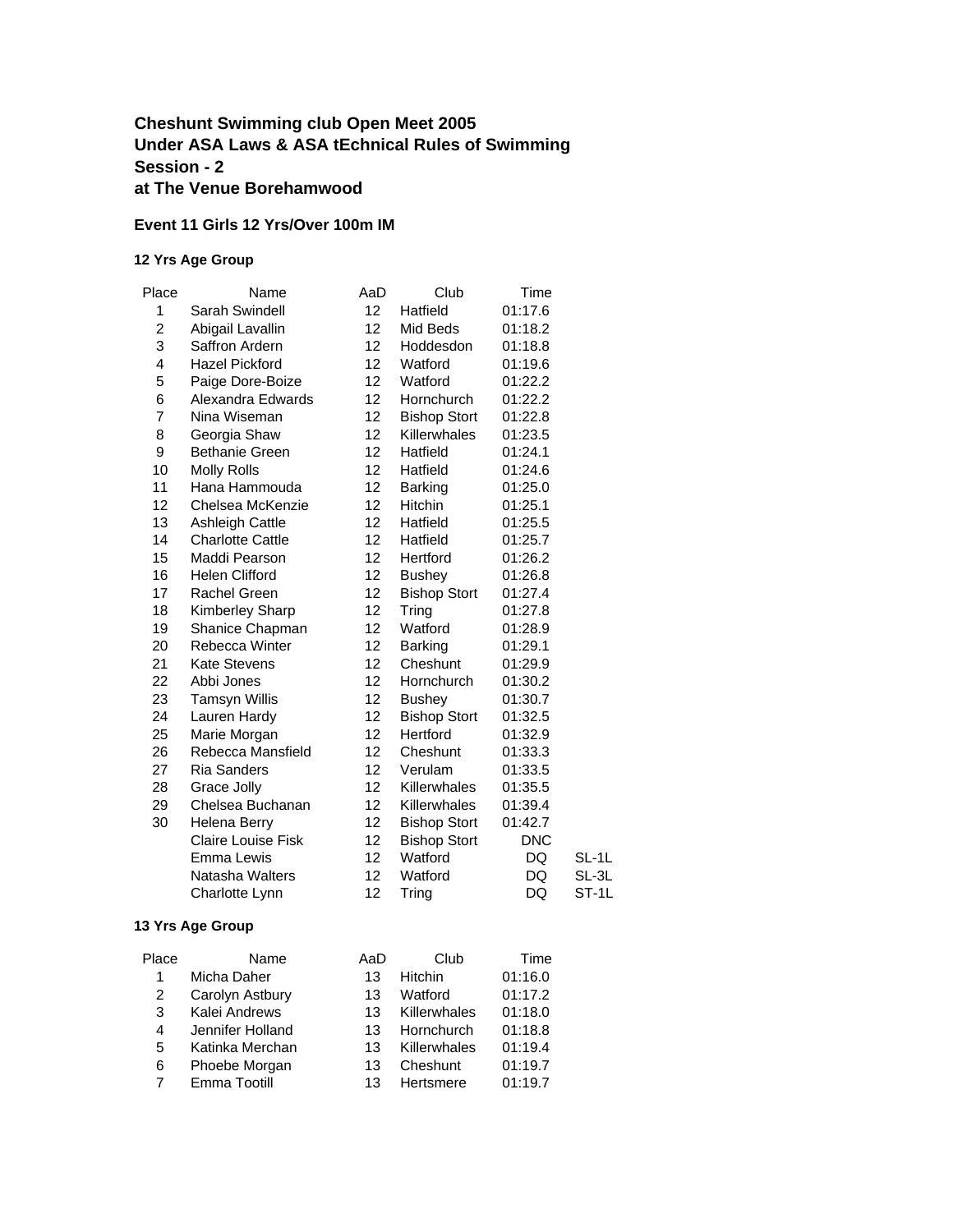| 8               | Nicole Ridley         | 13  | Hertford            | 01:20.0 |       |
|-----------------|-----------------------|-----|---------------------|---------|-------|
| 9               | Katie Quinn           | 13  | Hatfield            | 01:20.3 |       |
| 10              | <b>Katie Miles</b>    | 13  | <b>Killerwhales</b> | 01:20.4 |       |
| 11              | Jenny Kenwell         | 13  | Hatfield            | 01:20.5 |       |
| 12 <sup>2</sup> | Jessica Pursglove     | 13  | <b>Bishop Stort</b> | 01:20.7 |       |
| 13              | Victoria Healey       | 13. | Verulam             | 01:22.5 |       |
| 14              | Bethan Robb           | 13  | Hitchin             | 01:23.0 |       |
| 15              | Elizabeth Barry       | 13  | Watford             | 01:23.4 |       |
| 16              | Emma Lander           | 13  | Hitchin             | 01:25.0 |       |
| 17              | Claire Wilson         | 13  | <b>Killerwhales</b> | 01:25.6 |       |
| 18              | Joanna Johnstone      | 13  | <b>Killerwhales</b> | 01:25.8 |       |
| 19              | <b>Elanor Cadcow</b>  | 13  | <b>Bishop Stort</b> | 01:26.1 |       |
| 20              | <b>Emily Dempsey</b>  | 13  | Stevenage           | 01:28.4 |       |
| 21              | Rosie O'Sullivan      | 13  | <b>Hitchin</b>      | 01:29.4 |       |
| 22              | Amy Hime              | 13  | Killerwhales        | 01:29.8 |       |
| 23              | <b>Stacy Fletcher</b> | 13  | Cheshunt            | 01:32.7 |       |
| 24              | Lilly King            | 13  | <b>Killerwhales</b> | 01:37.9 |       |
|                 | Josie Larkin          | 13  | <b>Killerwhales</b> | DQ      | SA-1L |

| Place | Name                   | AaD | Club                | Time    |      |
|-------|------------------------|-----|---------------------|---------|------|
| 1     | Lauren Rouffe          | 14  | Killerwhales        | 01:12.9 |      |
| 2     | Laura Smith            | 14  | Hatfield            | 01:16.5 |      |
| 3     | Natasha Brown          | 14  | Hertford            | 01:16.6 |      |
| 4     | Laura Kenwell          | 14  | Hatfield            | 01:17.2 |      |
| 5     | Ellen Scott            | 14  | Killerwhales        | 01:17.9 |      |
| 6     | Emma Keen              | 14  | Hitchin             | 01:19.5 |      |
| 7     | Robyn Beadel           | 14  | Killerwhales        | 01:20.1 |      |
| 8     | <b>Francesca Clark</b> | 14  | Hornchurch          | 01:20.5 |      |
| 9     | Rachel Green           | 14  | Killerwhales        | 01:23.4 |      |
| 10    | Emma Simmonds          | 14  | <b>Barking</b>      | 01:25.9 |      |
| 11    | Victoria Beaumont      | 14  | Killerwhales        | 01:33.2 |      |
| 12    | Nicola Shepherd        | 14  | Stevenage           | 01:34.0 |      |
| 13    | Aphra Bruce-Jones      | 14  | <b>Bishop Stort</b> | 01:46.1 |      |
|       | <b>Emily Endacott</b>  | 14  | Killerwhales        | DQ      | T-1L |

## **15 Yrs/Over Age Group**

| Place | Name                 | AaD | Club                | Time    |
|-------|----------------------|-----|---------------------|---------|
| 1     | <b>Kirsty Forbes</b> | 15  | Killerwhales        | 01:10.7 |
| 2     | Laura West           | 15  | <b>Hitchin</b>      | 01:12.5 |
| 3     | Joanna Sutherland    | 15  | <b>Bishop Stort</b> | 01:13.3 |
| 4     | Georgina Clark       | 16  | Hornchurch          | 01:14.8 |
| 5     | Helen Baldrance      | 16  | <b>Hitchin</b>      | 01:16.2 |
| 6     | Saffee Dineen        | 15  | Cheshunt            | 01:16.3 |
| 7     | Laura Andrews        | 16  | Killerwhales        | 01:16.9 |
| 8     | Lauren Simmonds      | 15  | Watford             | 01:17.6 |
| 9     | Christina Holland    | 15  | Hornchurch          | 01:18.5 |
| 10    | Eva Waddup           | 15  | <b>Bushey</b>       | 01:18.9 |
| 11    | Rebecca Allen        | 15  | <b>Hitchin</b>      | 01:19.4 |
| 12    | Gemma Akers          | 18  | Cheshunt            | 01:20.6 |
| 13    | Julia Braybrooke     | 18  | Killerwhales        | 01:20.8 |
| 14    | <b>Jade Barrett</b>  | 16  | <b>Hitchin</b>      | 01:21.3 |
| 15    | Katherine Walsh      | 15  | Killerwhales        | 01:22.2 |
| 16    | Hayley Doran         | 16  | <b>Hitchin</b>      | 01:22.4 |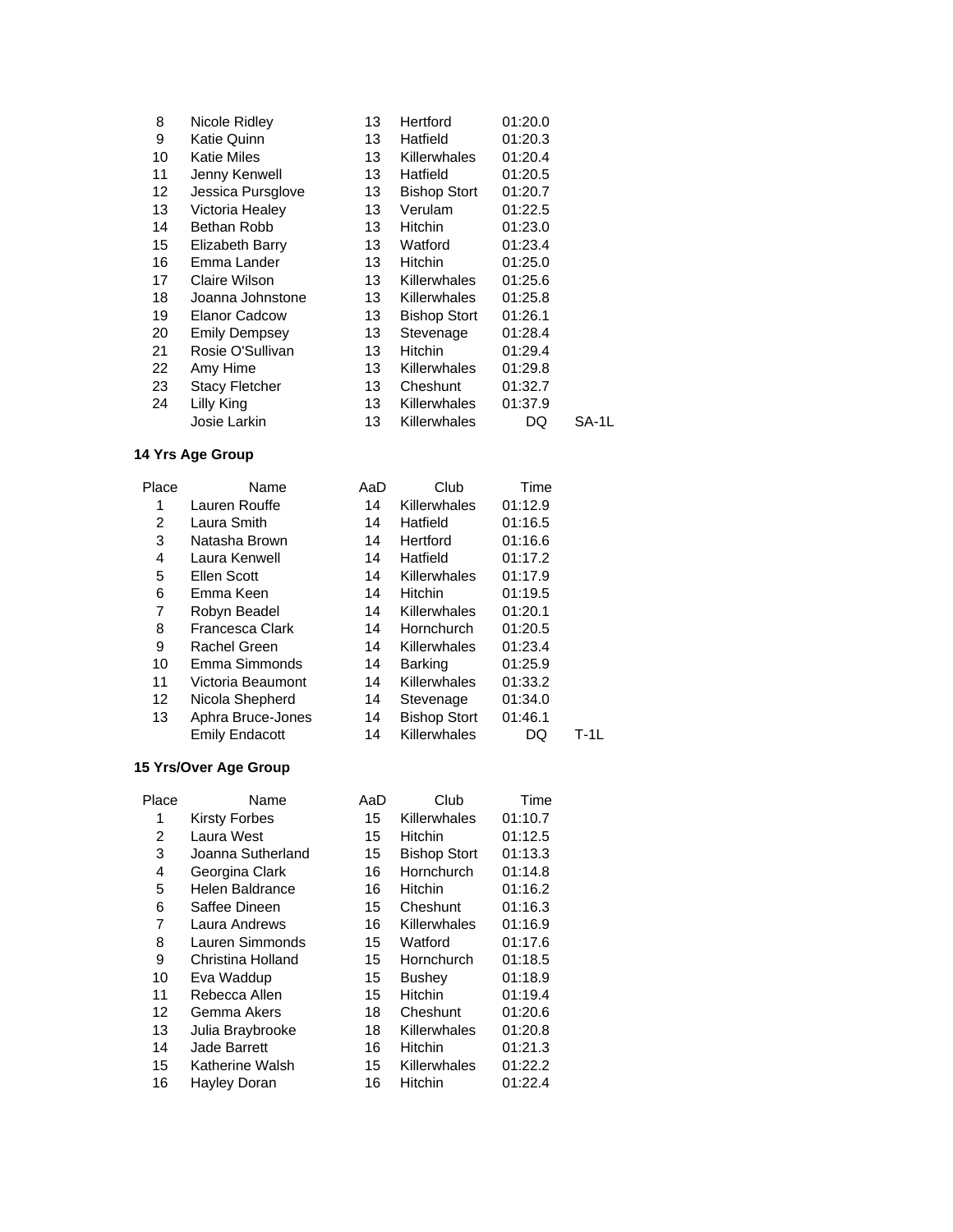| 17 | <b>Ellena Wheatley</b> | 15 | Killerwhales        | 01:23.0 |         |
|----|------------------------|----|---------------------|---------|---------|
| 18 | Jenna Lock             | 16 | <b>Barking</b>      | 01:25.8 |         |
| 19 | Rebecca Wright         | 15 | <b>Bishop Stort</b> | 01:26.3 |         |
| 20 | Abby Patterson         | 15 | Verulam             | 01:29.2 |         |
| 21 | Zara Goddard           | 16 | <b>Barking</b>      | 01:32.7 |         |
| 22 | Hollie Buchanan        | 15 | Killerwhales        | 01:38.7 |         |
|    | Nicola Sharkey         | 15 | Hatfield            | DQ      | $SL-1L$ |
|    |                        |    |                     |         |         |

| Place          | Name                   | AaD | Club                | Time    |
|----------------|------------------------|-----|---------------------|---------|
| 1              | <b>Kirsty Forbes</b>   | 15  | Killerwhales        | 01:10.7 |
| $\overline{2}$ | Laura West             | 15  | Hitchin             | 01:12.5 |
| 3              | Lauren Rouffe          | 14  | Killerwhales        | 01:12.9 |
| 4              | Joanna Sutherland      | 15  | <b>Bishop Stort</b> | 01:13.3 |
| 5              | Georgina Clark         | 16  | Hornchurch          | 01:14.8 |
| 6              | Micha Daher            | 13  | <b>Hitchin</b>      | 01:16.0 |
| 7              | <b>Helen Baldrance</b> | 16  | <b>Hitchin</b>      | 01:16.2 |
| 8              | Saffee Dineen          | 15  | Cheshunt            | 01:16.3 |
| 9              | Laura Smith            | 14  | Hatfield            | 01:16.5 |
| 10             | Natasha Brown          | 14  | Hertford            | 01:16.6 |
| 11             | Laura Andrews          | 16  | Killerwhales        | 01:16.9 |
| 12             | Laura Kenwell          | 14  | Hatfield            | 01:17.2 |
| 13             | Carolyn Astbury        | 13  | Watford             | 01:17.2 |
| 14             | Lauren Simmonds        | 15  | Watford             | 01:17.6 |
| 15             | Sarah Swindell         | 12  | Hatfield            | 01:17.6 |
| 16             | <b>Ellen Scott</b>     | 14  | Killerwhales        | 01:17.9 |
| 17             | Kalei Andrews          | 13  | Killerwhales        | 01:18.0 |
| 18             | Abigail Lavallin       | 12  | Mid Beds            | 01:18.2 |
| 19             | Christina Holland      | 15  | Hornchurch          | 01:18.5 |
| 20             | Jennifer Holland       | 13  | Hornchurch          | 01:18.8 |
| 21             | Saffron Ardern         | 12  | Hoddesdon           | 01:18.8 |
| 22             | Eva Waddup             | 15  | <b>Bushey</b>       | 01:18.9 |
| 23             | Rebecca Allen          | 15  | Hitchin             | 01:19.4 |
| 24             | Katinka Merchan        | 13  | Killerwhales        | 01:19.4 |
| 25             | Emma Keen              | 14  | Hitchin             | 01:19.5 |
| 26             | <b>Hazel Pickford</b>  | 12  | Watford             | 01:19.6 |
| 27             | Phoebe Morgan          | 13  | Cheshunt            | 01:19.7 |
| 28             | Emma Tootill           | 13  | Hertsmere           | 01:19.7 |
| 29             | Nicole Ridley          | 13  | Hertford            | 01:20.0 |
| 30             | Robyn Beadel           | 14  | Killerwhales        | 01:20.1 |
| 31             | Katie Quinn            | 13  | Hatfield            | 01:20.3 |
| 32             | <b>Katie Miles</b>     | 13  | Killerwhales        | 01:20.4 |
| 33             | Jenny Kenwell          | 13  | Hatfield            | 01:20.5 |
| 34             | Francesca Clark        | 14  | Hornchurch          | 01:20.5 |
| 35             | Gemma Akers            | 18  | Cheshunt            | 01:20.6 |
| 36             | Jessica Pursglove      | 13  | <b>Bishop Stort</b> | 01:20.7 |
| 37             | Julia Braybrooke       | 18  | Killerwhales        | 01:20.8 |
| 38             | Jade Barrett           | 16  | <b>Hitchin</b>      | 01:21.3 |
| 39             | Paige Dore-Boize       | 12  | Watford             | 01:22.2 |
| 40             | Alexandra Edwards      | 12  | Hornchurch          | 01:22.2 |
| 41             | Katherine Walsh        | 15  | Killerwhales        | 01:22.2 |
| 42             | Hayley Doran           | 16  | <b>Hitchin</b>      | 01:22.4 |
| 43             | Victoria Healey        | 13  | Verulam             | 01:22.5 |
| 44             | Nina Wiseman           | 12  | <b>Bishop Stort</b> | 01:22.8 |
| 45             | <b>Ellena Wheatley</b> | 15  | Killerwhales        | 01:23.0 |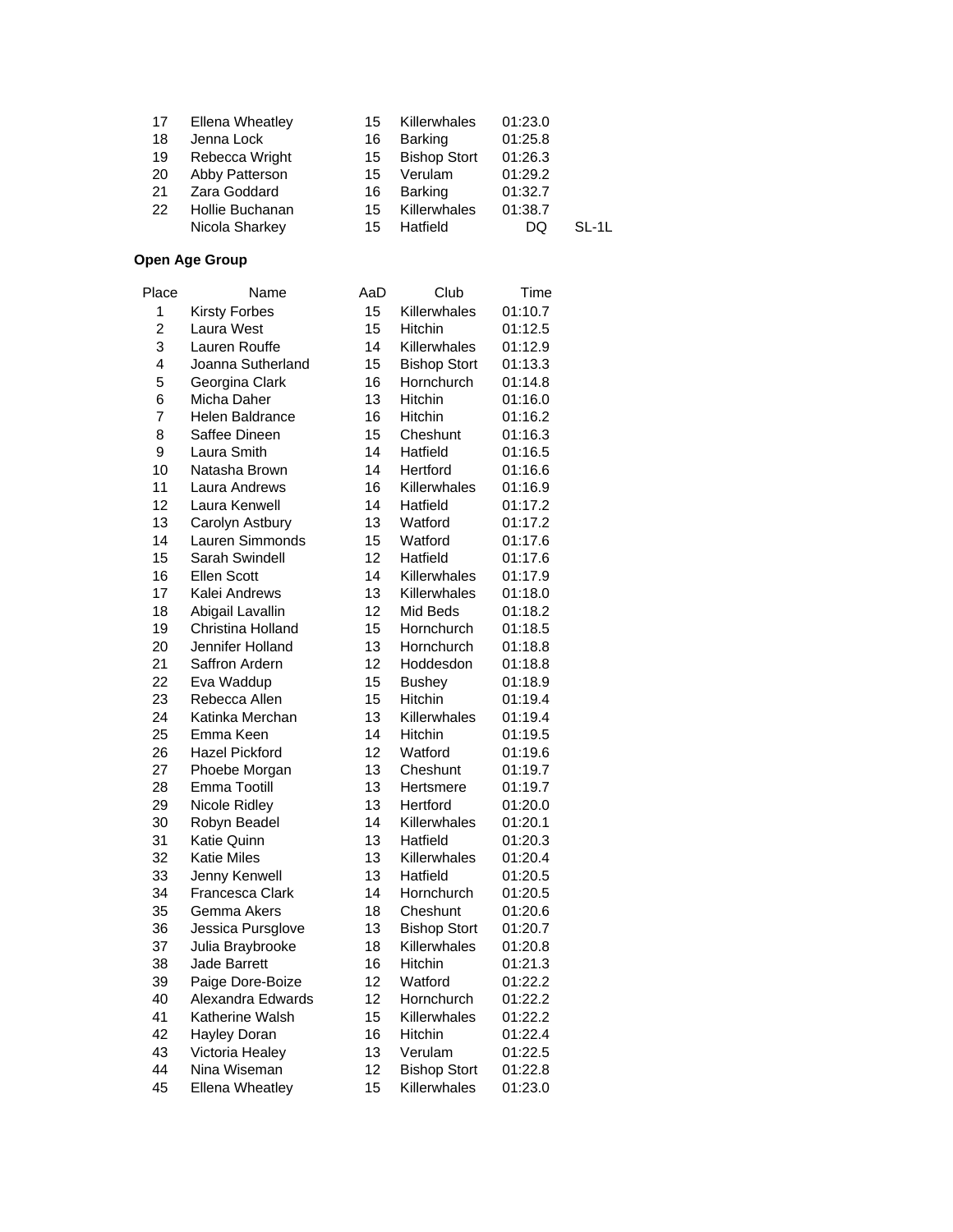| 46 | Bethan Robb             | 13              | Hitchin             | 01:23.0    |        |
|----|-------------------------|-----------------|---------------------|------------|--------|
| 47 | <b>Elizabeth Barry</b>  | 13              | Watford             | 01:23.4    |        |
| 48 | Rachel Green            | 14              | Killerwhales        | 01:23.4    |        |
| 49 | Georgia Shaw            | 12              | Killerwhales        | 01:23.5    |        |
| 50 | Bethanie Green          | 12 <sup>2</sup> | Hatfield            | 01:24.1    |        |
| 51 | <b>Molly Rolls</b>      | 12              | Hatfield            | 01:24.6    |        |
| 52 | Hana Hammouda           | 12              | <b>Barking</b>      | 01:25.0    |        |
| 53 | Emma Lander             | 13              | Hitchin             | 01:25.0    |        |
| 54 | Chelsea McKenzie        | 12              | Hitchin             | 01:25.1    |        |
| 55 | Ashleigh Cattle         | 12              | Hatfield            | 01:25.5    |        |
| 56 | Claire Wilson           | 13              | Killerwhales        | 01:25.6    |        |
| 57 | <b>Charlotte Cattle</b> | 12 <sub>2</sub> | Hatfield            | 01:25.7    |        |
| 58 | Joanna Johnstone        | 13              | Killerwhales        | 01:25.8    |        |
| 59 | Jenna Lock              | 16              | Barking             | 01:25.8    |        |
| 60 | Emma Simmonds           | 14              | Barking             | 01:25.9    |        |
| 61 | <b>Elanor Cadcow</b>    | 13              | <b>Bishop Stort</b> | 01:26.1    |        |
| 62 | Maddi Pearson           | 12              | Hertford            | 01:26.2    |        |
| 63 | Rebecca Wright          | 15              | <b>Bishop Stort</b> | 01:26.3    |        |
| 64 | Helen Clifford          | 12              | <b>Bushey</b>       | 01:26.8    |        |
| 65 | Rachel Green            | 12              | <b>Bishop Stort</b> | 01:27.4    |        |
| 66 | <b>Kimberley Sharp</b>  | 12              | Tring               | 01:27.8    |        |
| 67 | <b>Emily Dempsey</b>    | 13              | Stevenage           | 01:28.4    |        |
| 68 | Shanice Chapman         | 12              | Watford             | 01:28.9    |        |
| 69 | Rebecca Winter          | 12              | Barking             | 01:29.1    |        |
| 70 | Abby Patterson          | 15              | Verulam             | 01:29.2    |        |
| 71 | Rosie O'Sullivan        | 13              | Hitchin             | 01:29.4    |        |
| 72 | Amy Hime                | 13              | Killerwhales        | 01:29.8    |        |
| 73 | <b>Kate Stevens</b>     | 12              | Cheshunt            | 01:29.9    |        |
| 74 | Abbi Jones              | 12              | Hornchurch          | 01:30.2    |        |
| 75 | <b>Tamsyn Willis</b>    | 12 <sub>2</sub> | <b>Bushey</b>       | 01:30.7    |        |
| 76 | Lauren Hardy            | 12              | <b>Bishop Stort</b> | 01:32.5    |        |
| 77 | Zara Goddard            | 16              | Barking             | 01:32.7    |        |
| 77 | <b>Stacy Fletcher</b>   | 13              | Cheshunt            | 01:32.7    |        |
| 79 | Marie Morgan            | 12              | Hertford            | 01:32.9    |        |
| 80 | Victoria Beaumont       | 14              | Killerwhales        | 01:33.2    |        |
| 81 | Rebecca Mansfield       | 12              | Cheshunt            | 01:33.3    |        |
| 82 | <b>Ria Sanders</b>      | 12              | Verulam             | 01:33.5    |        |
| 83 | Nicola Shepherd         | 14              | Stevenage           | 01:34.0    |        |
| 84 | Grace Jolly             | 12              | Killerwhales        | 01:35.5    |        |
| 85 | Lilly King              | 13              | Killerwhales        | 01:37.9    |        |
| 86 | Hollie Buchanan         | 15              | Killerwhales        | 01:38.7    |        |
| 87 | Chelsea Buchanan        | 12              | Killerwhales        | 01:39.4    |        |
| 88 | Helena Berry            | 12              | <b>Bishop Stort</b> | 01:42.7    |        |
| 89 | Aphra Bruce-Jones       | 14              | <b>Bishop Stort</b> | 01:46.1    |        |
|    | Claire Louise Fisk      | 12              | <b>Bishop Stort</b> | <b>DNC</b> |        |
|    | Josie Larkin            | 13              | Killerwhales        | DQ         | SA-1L  |
|    | Emma Lewis              | 12              | Watford             | DQ         | SL-1L  |
|    | Nicola Sharkey          | 15              | Hatfield            | DQ         | SL-1L  |
|    | Natasha Walters         | 12              | Watford             | DQ         | SL-3L  |
|    | Charlotte Lynn          | 12              | Tring               | DQ         | ST-1L  |
|    | <b>Emily Endacott</b>   | 14              | Killerwhales        | DQ         | $T-1L$ |

# **Event 12 Boys 12 Yrs/Over 100m IM**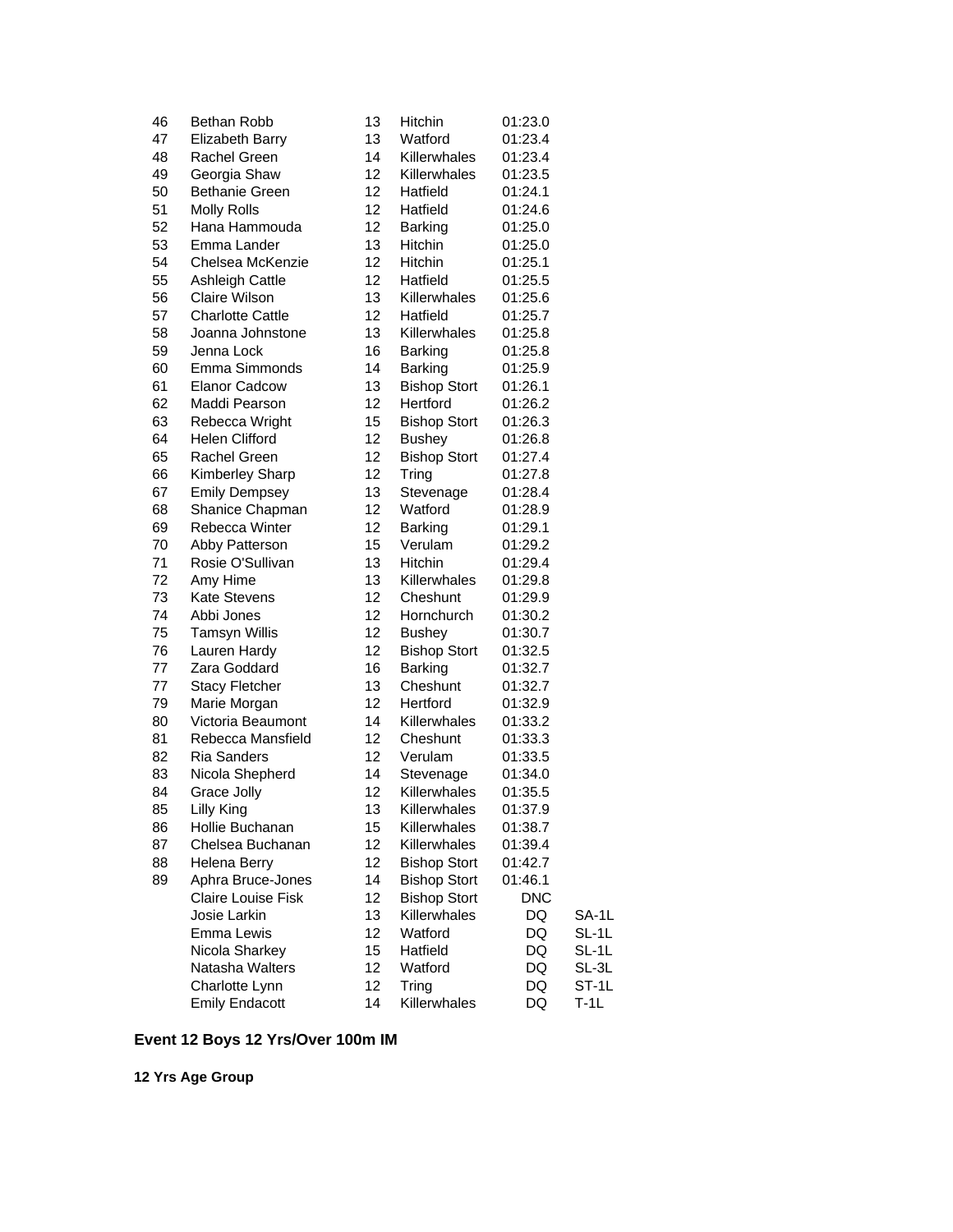| Place | Name                   | AaD               | Club                | Time    |
|-------|------------------------|-------------------|---------------------|---------|
| 1     | David Kelleway         | 12                | Ware                | 01:15.2 |
| 2     | Lewis Clifford-Stephen | 12                | Killerwhales        | 01:16.2 |
| 3     | Louis Lander-Deacon    | 12                | Hemel Hemp          | 01:16.9 |
| 4     | Alex Baker             | 12                | <b>Hitchin</b>      | 01:19.9 |
| 5     | Levi Lucas             | 12                | Hatfield            | 01:21.7 |
| 6     | Jack Donoghue          | 12                | Verulam             | 01:24.9 |
| 7     | <b>Christopher Cox</b> | 12 <sup>°</sup>   | Hertsmere           | 01:25.9 |
| 8     | Lewis Dighton          | 12                | Hitchin             | 01:27.4 |
| 9     | Joseph Whitbread       | 12                | Teddington          | 01:28.2 |
| 10    | Tom Ward               | 12 <sup>°</sup>   | Stevenage           | 01:28.8 |
| 11    | Jozef Chapman          | 12                | Teddington          | 01:29.5 |
| 12    | <b>Matthew Barton</b>  | $12 \overline{ }$ | <b>Bishop Stort</b> | 01:31.6 |
| 13    | <b>Nik Spears</b>      | 12                | Watford             | 01:33.5 |
| 14    | Max Robinson           | $12 \overline{ }$ | Stevenage           | 01:34.6 |
| 15    | Michael Walsh          | 12                | Killerwhales        | 01:35.0 |
| 16    | Joe Sisson             | $12 \overline{ }$ | Killerwhales        | 01:35.5 |
| 17    | Paul Spicer            | 12                | Stevenage           | 01:36.3 |
| 18    | <b>Daniel Paulett</b>  | 12 <sup>°</sup>   | Stevenage           | 01:37.0 |
| 19    | Joseph Mahon           | 12                | Stevenage           | 01:43.6 |

| Place | Name                    | AaD | Club                | Time    |        |
|-------|-------------------------|-----|---------------------|---------|--------|
| 1     | Craig Ross              | 13  | Ware                | 01:11.1 |        |
| 2     | Johnny Congdon          | 13  | Killerwhales        | 01:13.3 |        |
| 3     | <b>Billy O'Neill</b>    | 13  | Watford             | 01:15.4 |        |
| 4     | <b>Stuart Webb</b>      | 13  | Verulam             | 01:16.5 |        |
| 5     | Ben King                | 13  | Cheshunt            | 01:18.9 |        |
| 6     | Lee Parker              | 13  | Killerwhales        | 01:20.6 |        |
| 7     | <b>Robert Baldrance</b> | 13  | Hitchin             | 01:22.4 |        |
| 8     | <b>Shaun Dempsey</b>    | 13  | Stevenage           | 01:24.0 |        |
| 9     | Nick Wright             | 13  | <b>Bishop Stort</b> | 01:25.6 |        |
| 10    | Oliver Wiseman          | 13  | <b>Bishop Stort</b> | 01:27.6 |        |
| 11    | Daniel Sharkey          | 13  | Hatfield            | 01:27.7 |        |
| 12    | Thomas Lee              | 13  | <b>Bishop Stort</b> | 01:28.0 |        |
|       | Adam Spicer             | 13  | Stevenage           | DQ      | SL-1L  |
|       | Alex Playell            | 13  | Hornchurch          | DQ      | SL-3L  |
|       | Alexander Trew          | 13  | Cheshunt            | DQ      | $T-2L$ |
|       |                         |     |                     |         |        |

| Name                    | AaD | Club                | Time    |
|-------------------------|-----|---------------------|---------|
| Dean Smith              | 14  | Killerwhales        | 01:09.0 |
| Adam Raw                | 14  | Watford             | 01:11.8 |
| Matthew King            | 14  | Watford             | 01:13.3 |
| Sam Munkley             | 14  | Hertsmere           | 01:14.1 |
| <b>Tony Keast</b>       | 14  | Stevenage           | 01:14.6 |
| <b>Christopher Tate</b> | 14  | Cheshunt            | 01:15.2 |
| Daniel Bleach           | 14  | Killerwhales        | 01:16.1 |
| Tom Bircham             | 14  | Killerwhales        | 01:16.3 |
| Lewis Rainbow           | 14  | <b>Hitchin</b>      | 01:18.3 |
| <b>Jake Sanders</b>     | 14  | Verulam             | 01:18.4 |
| Andrew O'Donovan        | 14  | <b>Bishop Stort</b> | 01:18.4 |
|                         |     |                     |         |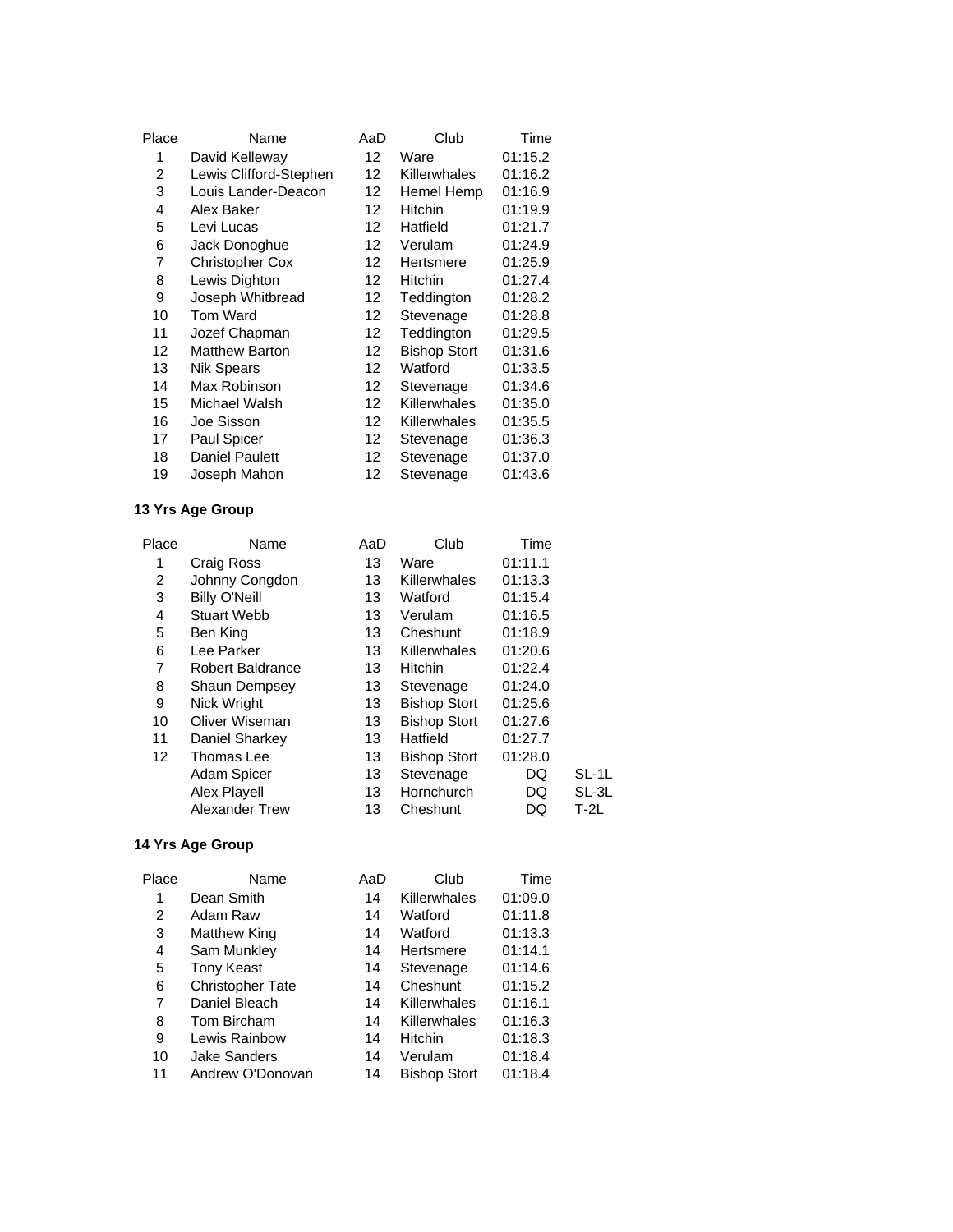| 12 Samuel Colby  | 14 Cheshunt | 01:18.7 |
|------------------|-------------|---------|
| 13 Matthew Duric | 14 Hitchin  | 01:25.8 |

#### **15 Yrs/Over Age Group**

| Place | Name                         | AaD | Club         | Time    |
|-------|------------------------------|-----|--------------|---------|
| 1     | Daniel Hime                  | 16  | Killerwhales | 01:05.5 |
| 2     | Greg Lasenby                 | 20  | Stevenage    | 01:05.9 |
| 3     | <b>Matthew Smith</b>         | 15  | Hornchurch   | 01:07.2 |
| 4     | Simon Northcote              | 17  | Cheshunt     | 01:07.4 |
| 5     | James Thorne                 | 18  | Cheshunt     | 01:08.2 |
| 6     | <b>Richard Molloy</b>        | 15  | Ware         | 01:08.4 |
| 7     | <b>Martin Jones</b>          | 16  | Cheshunt     | 01:10.2 |
| 8     | <b>Ben Clifford-Stephens</b> | 16  | Killerwhales | 01:10.4 |
| 9     | Daniel Harrington            | 15  | Barking      | 01:11.3 |
| 10    | <b>Matthew Vickers</b>       | 15  | Cheshunt     | 01:11.5 |
| 11    | David Haynes                 | 17  | Killerwhales | 01:13.0 |
| 12    | Craig Hurlock                | 15  | Barking      | 01:13.2 |
| 13    | <b>Scott Neal</b>            | 16  | Barking      | 01:13.6 |
| 14    | Jack George                  | 15  | Stevenage    | 01:13.7 |
| 15    | James Croxon                 | 15  | Killerwhales | 01:13.8 |
| 16    | Adam Conway                  | 15  | Killerwhales | 01:14.2 |
| 17    | James Shelly                 | 15  | Killerwhales | 01:15.7 |
| 18    | Michael Dowds                | 17  | Watford      | 01:16.5 |
| 19    | Adam Connell                 | 15  | Hitchin      | 01:16.8 |
| 20    | Michael Rooke                | 15  | Barking      | 01:19.3 |
| 21    | <b>Ben Munkley</b>           | 16  | Hertsmere    | 01:19.5 |
| 22    | Gavin Johnstone              | 16  | Killerwhales | 01:19.5 |
| 23    | Sam Nagel                    | 15  | Killerwhales | 01:28.9 |

| Place | Name                         | AaD | Club         | Time    |
|-------|------------------------------|-----|--------------|---------|
| 1     | Daniel Hime                  | 16  | Killerwhales | 01:05.5 |
| 2     | Greg Lasenby                 | 20  | Stevenage    | 01:05.9 |
| 3     | <b>Matthew Smith</b>         | 15  | Hornchurch   | 01:07.2 |
| 4     | Simon Northcote              | 17  | Cheshunt     | 01:07.4 |
| 5     | James Thorne                 | 18  | Cheshunt     | 01:08.2 |
| 6     | <b>Richard Molloy</b>        | 15  | Ware         | 01:08.4 |
| 7     | Dean Smith                   | 14  | Killerwhales | 01:09.0 |
| 8     | <b>Martin Jones</b>          | 16  | Cheshunt     | 01:10.2 |
| 9     | <b>Ben Clifford-Stephens</b> | 16  | Killerwhales | 01:10.4 |
| 10    | Craig Ross                   | 13  | Ware         | 01:11.1 |
| 11    | Daniel Harrington            | 15  | Barking      | 01:11.3 |
| 12    | <b>Matthew Vickers</b>       | 15  | Cheshunt     | 01:11.5 |
| 13    | Adam Raw                     | 14  | Watford      | 01:11.8 |
| 14    | David Haynes                 | 17  | Killerwhales | 01:13.0 |
| 15    | Craig Hurlock                | 15  | Barking      | 01:13.2 |
| 16    | Johnny Congdon               | 13  | Killerwhales | 01:13.3 |
| 17    | Matthew King                 | 14  | Watford      | 01:13.3 |
| 18    | <b>Scott Neal</b>            | 16  | Barking      | 01:13.6 |
| 19    | Jack George                  | 15  | Stevenage    | 01:13.7 |
| 20    | James Croxon                 | 15  | Killerwhales | 01:13.8 |
| 21    | Sam Munkley                  | 14  | Hertsmere    | 01:14.1 |
| 22    | Adam Conway                  | 15  | Killerwhales | 01:14.2 |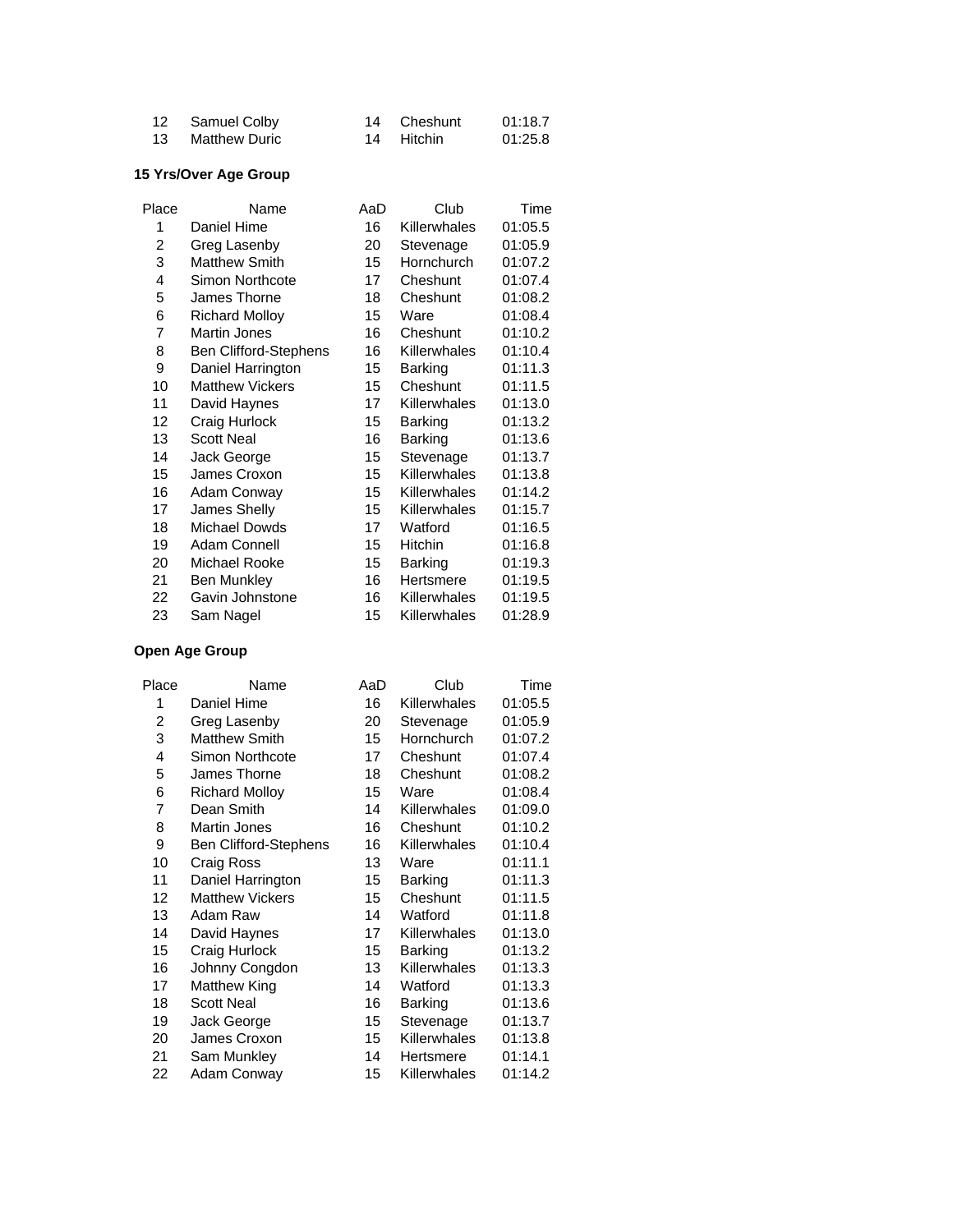| 23 | <b>Tony Keast</b>       | 14 | Stevenage           | 01:14.6 |       |
|----|-------------------------|----|---------------------|---------|-------|
| 24 | David Kelleway          | 12 | Ware                | 01:15.2 |       |
| 25 | <b>Christopher Tate</b> | 14 | Cheshunt            | 01:15.2 |       |
| 26 | <b>Billy O'Neill</b>    | 13 | Watford             | 01:15.4 |       |
| 27 | James Shelly            | 15 | Killerwhales        | 01:15.7 |       |
| 28 | Daniel Bleach           | 14 | Killerwhales        | 01:16.1 |       |
| 29 | Lewis Clifford-Stephen  | 12 | Killerwhales        | 01:16.2 |       |
| 30 | Tom Bircham             | 14 | Killerwhales        | 01:16.3 |       |
| 31 | <b>Michael Dowds</b>    | 17 | Watford             | 01:16.5 |       |
| 32 | <b>Stuart Webb</b>      | 13 | Verulam             | 01:16.5 |       |
| 33 | Adam Connell            | 15 | <b>Hitchin</b>      | 01:16.8 |       |
| 34 | Louis Lander-Deacon     | 12 | Hemel Hemp          | 01:16.9 |       |
| 35 | Lewis Rainbow           | 14 | Hitchin             | 01:18.3 |       |
| 36 | <b>Jake Sanders</b>     | 14 | Verulam             | 01:18.4 |       |
| 37 | Andrew O'Donovan        | 14 | <b>Bishop Stort</b> | 01:18.4 |       |
| 38 | Samuel Colby            | 14 | Cheshunt            | 01:18.7 |       |
| 39 | Ben King                | 13 | Cheshunt            | 01:18.9 |       |
| 40 | Michael Rooke           | 15 | <b>Barking</b>      | 01:19.3 |       |
| 41 | <b>Ben Munkley</b>      | 16 | Hertsmere           | 01:19.5 |       |
| 42 | Gavin Johnstone         | 16 | Killerwhales        | 01:19.5 |       |
| 43 | Alex Baker              | 12 | Hitchin             | 01:19.9 |       |
| 44 | Lee Parker              | 13 | Killerwhales        | 01:20.6 |       |
| 45 | Levi Lucas              | 12 | Hatfield            | 01:21.7 |       |
| 46 | <b>Robert Baldrance</b> | 13 | <b>Hitchin</b>      | 01:22.4 |       |
| 47 | Shaun Dempsey           | 13 | Stevenage           | 01:24.0 |       |
| 48 | Jack Donoghue           | 12 | Verulam             | 01:24.9 |       |
| 49 | Nick Wright             | 13 | <b>Bishop Stort</b> | 01:25.6 |       |
| 50 | <b>Matthew Duric</b>    | 14 | Hitchin             | 01:25.8 |       |
| 51 | <b>Christopher Cox</b>  | 12 | Hertsmere           | 01:25.9 |       |
| 52 | Lewis Dighton           | 12 | Hitchin             | 01:27.4 |       |
| 53 | Oliver Wiseman          | 13 | <b>Bishop Stort</b> | 01:27.6 |       |
| 54 | Daniel Sharkey          | 13 | Hatfield            | 01:27.7 |       |
| 55 | Thomas Lee              | 13 | <b>Bishop Stort</b> | 01:28.0 |       |
| 56 | Joseph Whitbread        | 12 | Teddington          | 01:28.2 |       |
| 57 | Tom Ward                | 12 | Stevenage           | 01:28.8 |       |
| 58 | Sam Nagel               | 15 | Killerwhales        | 01:28.9 |       |
| 59 | Jozef Chapman           | 12 | Teddington          | 01:29.5 |       |
| 60 | <b>Matthew Barton</b>   | 12 | <b>Bishop Stort</b> | 01:31.6 |       |
| 61 | <b>Nik Spears</b>       | 12 | Watford             | 01:33.5 |       |
| 62 | Max Robinson            | 12 | Stevenage           | 01:34.6 |       |
| 63 | Michael Walsh           | 12 | Killerwhales        | 01:35.0 |       |
| 64 | Joe Sisson              | 12 | Killerwhales        | 01:35.5 |       |
| 65 | Paul Spicer             | 12 | Stevenage           | 01:36.3 |       |
| 66 | <b>Daniel Paulett</b>   | 12 | Stevenage           | 01:37.0 |       |
| 67 | Joseph Mahon            | 12 | Stevenage           | 01:43.6 |       |
|    | Adam Spicer             | 13 | Stevenage           | DQ      | SL-1L |
|    | Alex Playell            | 13 | Hornchurch          | DQ      | SL-3L |
|    | Alexander Trew          | 13 | Cheshunt            | DQ      | T-2L  |
|    |                         |    |                     |         |       |

# **Event 13 Girls 11 Yrs/Under 50m Butterfly**

| Place | Name         | AaD | Club     | Time  |
|-------|--------------|-----|----------|-------|
|       | Alison Binns |     | 9 Bushey | 45.07 |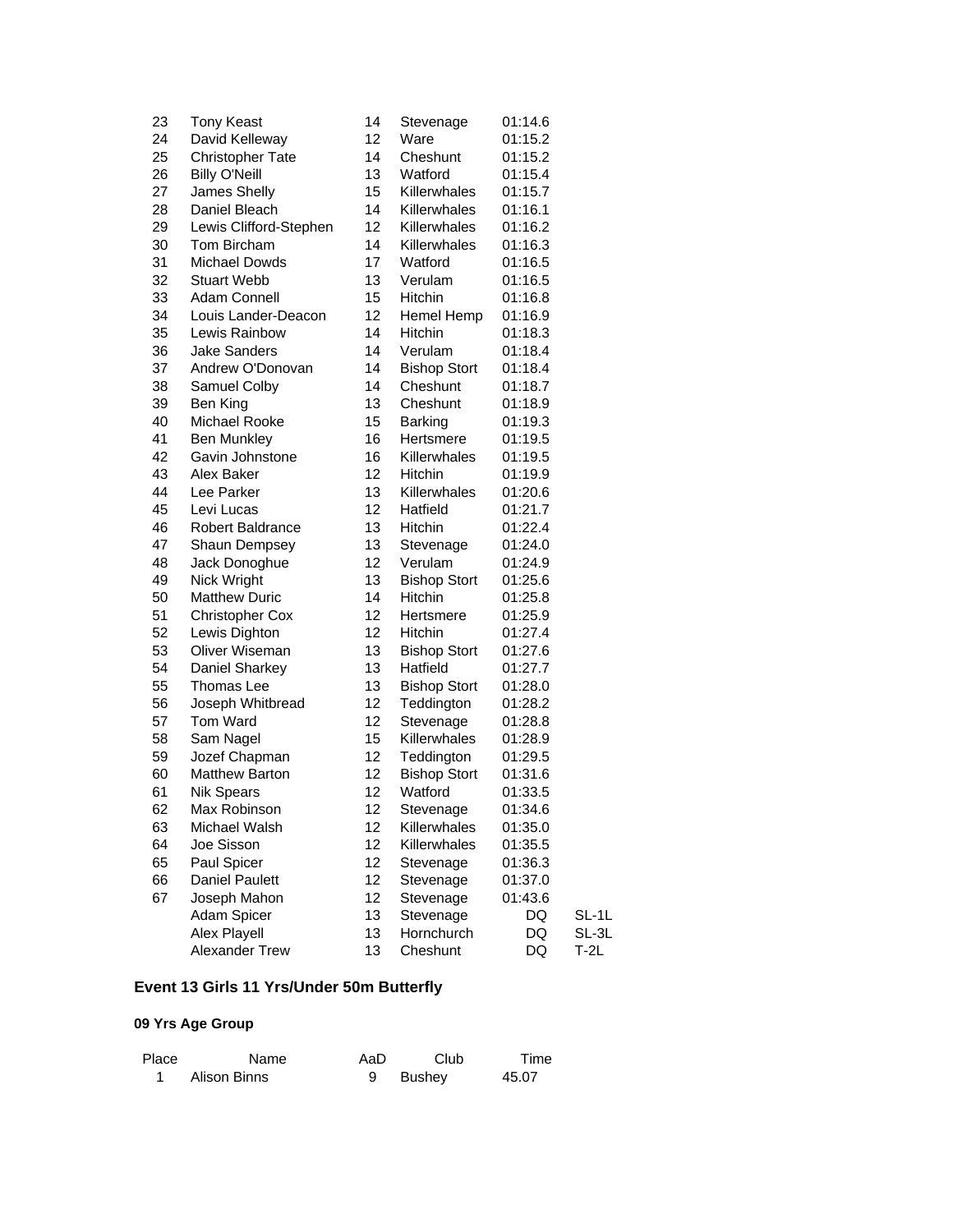| 2 | Ashley Ransome    | 9 | Hertford      | 48.88   |
|---|-------------------|---|---------------|---------|
| 3 | Abigal Smith      | 9 | Hertsmere     | 50.14   |
| 4 | Ella Dobson       | 9 | Ealing        | 51.21   |
| 5 | Naomi Raw         | 9 | <b>Bushey</b> | 51.83   |
| 6 | Danielle Rooke    | 9 | Barking       | 55.53   |
| 7 | <b>Sky Draper</b> | 9 | Watford       | 55.85   |
| 8 | Annabelle Jolly   | 9 | Killerwhales  | 58.03   |
| 9 | Molly McKenzie    | 9 | Hitchin       | 01:01.5 |

| Place | Name                    | AaD | Club                | Time  |       |
|-------|-------------------------|-----|---------------------|-------|-------|
| 1     | Lydia Smith             | 10  | Hatfield            | 38.04 |       |
| 2     | Lynette Dixon           | 10  | Ware                | 41.11 |       |
| 3     | <b>Charlotte Barton</b> | 10  | <b>Bishop Stort</b> | 44.15 |       |
| 4     | <b>Charlotte Reid</b>   | 10  | <b>Hitchin</b>      | 44.58 |       |
| 5     | Grace Lee               | 10  | <b>Bishop Stort</b> | 44.73 |       |
| 6     | Keira Sullivan          | 10  | Cheshunt            | 44.78 |       |
| 7     | Ellie Shearman          | 10  | Tring               | 44.91 |       |
| 8     | Emma Riddick            | 10  | Hoddesdon           | 47.37 |       |
| 9     | Zoe Leftley             | 10  | <b>Barking</b>      | 48.16 |       |
| 10    | Rebecca Welch           | 10  | Cheshunt            | 48.26 |       |
| 11    | Danielle Unsworth       | 10  | Verulam             | 50.15 |       |
| 12    | Emma Jayne Fisk         | 10  | <b>Bishop Stort</b> | 50.51 |       |
| 13    | Emma Lythaby            | 10  | Hertford            | 53.51 |       |
| 14    | Zoe Stewart             | 10  | Watford             | 57.42 |       |
|       | Jaye Western            | 10  | <b>Hitchin</b>      | DQ    | SA-1L |
|       | <b>Taryn Rice</b>       | 10  | <b>Bushey</b>       | DQ    | SL-1L |
|       |                         |     |                     |       |       |

### **11 Yrs Age Group**

| Place | Name                     | AaD | Club                | Time  |       |
|-------|--------------------------|-----|---------------------|-------|-------|
| 1     | Charlotte Claridge       | 11  | Hatfield            | 33.20 |       |
| 2     | Omonigho Momodu          | 11  | Killerwhales        | 38.82 |       |
| 3     | E. Bickford-Sawkings     | 11  | Teddington          | 39.43 |       |
| 4     | <b>Harriet Cook</b>      | 11  | Cheshunt            | 41.67 |       |
| 5     | <b>Charlotte Merrell</b> | 11  | <b>Hitchin</b>      | 41.82 |       |
| 6     | Jade Abernethy           | 11  | Hertford            | 43.30 |       |
| 7     | Sarah Harley             | 11  | <b>Barking</b>      | 44.27 |       |
| 8     | Christina Stenson        | 11  | Killerwhales        | 45.77 |       |
| 9     | <b>Emily Neal</b>        | 11  | <b>Barking</b>      | 46.89 |       |
| 10    | <b>Heather Tysoe</b>     | 11  | Watford             | 48.88 |       |
| 11    | Megan Davis              | 11  | Watford             | 48.93 |       |
| 12    | <b>Heather Wilson</b>    | 11  | Killerwhales        | 49.37 |       |
| 13    | <b>Molly Scott</b>       | 11  | <b>Killerwhales</b> | 51.78 |       |
| 14    | Georgia Beadel           | 11  | Killerwhales        | 52.96 |       |
| 15    | <b>Amy Stewart</b>       | 11  | Watford             | 56.79 |       |
|       | Alice Barrett            | 11  | Cheshunt            | DQ    | SA-1L |
|       | <b>Katie Vickers</b>     | 11  | Cheshunt            | DQ    | SL-1L |

| Place | Name                      | AaD | Club        | Time  |
|-------|---------------------------|-----|-------------|-------|
|       | <b>Charlotte Claridge</b> |     | 11 Hatfield | 33.20 |
|       | 2 Lydia Smith             |     | 10 Hatfield | 38.04 |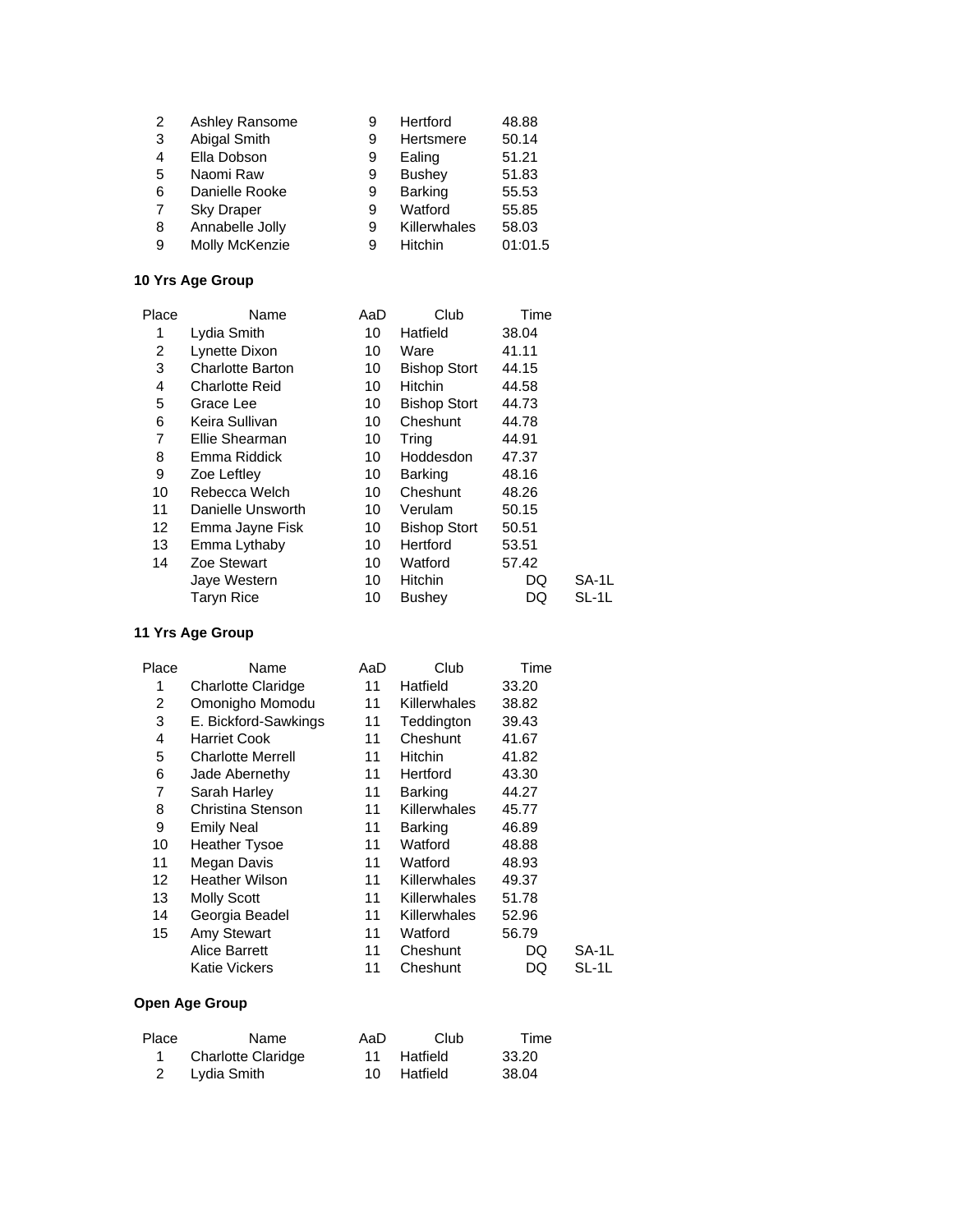| 3  | Omonigho Momodu          | 11 | Killerwhales        | 38.82   |       |
|----|--------------------------|----|---------------------|---------|-------|
| 4  | E. Bickford-Sawkings     | 11 | Teddington          | 39.43   |       |
| 5  | Lynette Dixon            | 10 | Ware                | 41.11   |       |
| 6  | <b>Harriet Cook</b>      | 11 | Cheshunt            | 41.67   |       |
| 7  | <b>Charlotte Merrell</b> | 11 | Hitchin             | 41.82   |       |
| 8  | Jade Abernethy           | 11 | Hertford            | 43.30   |       |
| 9  | Charlotte Barton         | 10 | <b>Bishop Stort</b> | 44.15   |       |
| 10 | Sarah Harley             | 11 | Barking             | 44.27   |       |
| 11 | <b>Charlotte Reid</b>    | 10 | Hitchin             | 44.58   |       |
| 12 | Grace Lee                | 10 | <b>Bishop Stort</b> | 44.73   |       |
| 13 | Keira Sullivan           | 10 | Cheshunt            | 44.78   |       |
| 14 | Ellie Shearman           | 10 | Tring               | 44.91   |       |
| 15 | <b>Alison Binns</b>      | 9  | <b>Bushey</b>       | 45.07   |       |
| 16 | Christina Stenson        | 11 | Killerwhales        | 45.77   |       |
| 17 | <b>Emily Neal</b>        | 11 | <b>Barking</b>      | 46.89   |       |
| 18 | Emma Riddick             | 10 | Hoddesdon           | 47.37   |       |
| 19 | Zoe Leftley              | 10 | Barking             | 48.16   |       |
| 20 | Rebecca Welch            | 10 | Cheshunt            | 48.26   |       |
| 21 | <b>Heather Tysoe</b>     | 11 | Watford             | 48.88   |       |
| 21 | Ashley Ransome           | 9  | Hertford            | 48.88   |       |
| 23 | Megan Davis              | 11 | Watford             | 48.93   |       |
| 24 | <b>Heather Wilson</b>    | 11 | Killerwhales        | 49.37   |       |
| 25 | Abigal Smith             | 9  | Hertsmere           | 50.14   |       |
| 26 | Danielle Unsworth        | 10 | Verulam             | 50.15   |       |
| 27 | Emma Jayne Fisk          | 10 | <b>Bishop Stort</b> | 50.51   |       |
| 28 | Ella Dobson              | 9  | Ealing              | 51.21   |       |
| 29 | <b>Molly Scott</b>       | 11 | Killerwhales        | 51.78   |       |
| 30 | Naomi Raw                | 9  | <b>Bushey</b>       | 51.83   |       |
| 31 | Georgia Beadel           | 11 | Killerwhales        | 52.96   |       |
| 32 | Emma Lythaby             | 10 | Hertford            | 53.51   |       |
| 33 | Danielle Rooke           | 9  | Barking             | 55.53   |       |
| 34 | <b>Sky Draper</b>        | 9  | Watford             | 55.85   |       |
| 35 | <b>Amy Stewart</b>       | 11 | Watford             | 56.79   |       |
| 36 | Zoe Stewart              | 10 | Watford             | 57.42   |       |
| 37 | Annabelle Jolly          | 9  | Killerwhales        | 58.03   |       |
| 38 | Molly McKenzie           | 9  | Hitchin             | 01:01.5 |       |
|    | Jaye Western             | 10 | Hitchin             | DQ      | SA-1L |
|    | <b>Alice Barrett</b>     | 11 | Cheshunt            | DQ      | SA-1L |
|    | <b>Taryn Rice</b>        | 10 | <b>Bushey</b>       | DQ      | SL-1L |
|    | <b>Katie Vickers</b>     | 11 | Cheshunt            | DQ      | SL-1L |

## **Event 14 Boys 11 Yrs/Under 50m Butterfly**

## **09 Yrs Age Group**

| Place | Name                    | AaD | Club          | Time  |         |
|-------|-------------------------|-----|---------------|-------|---------|
| 1     | George Lavallin         | 9   | Mid Beds      | 41.68 |         |
| 2     | <b>Matthew Williams</b> | 9   | Cheshunt      | 44.04 |         |
| 3     | Luke Jones              | 9   | Hertsmere     | 51.31 |         |
| 4     | Sam Ditchfield          | 9   | Hertford      | 54.98 |         |
| 5     | Matthew Spraggett       | 9   | Cheshunt      | 58.27 |         |
|       | Jamie Scott             | 9   | <b>Bushey</b> | DQ    | $SL-11$ |
|       | George Goldrick         | 9   | Barking       | DQ    | $SL-11$ |
|       |                         |     |               |       |         |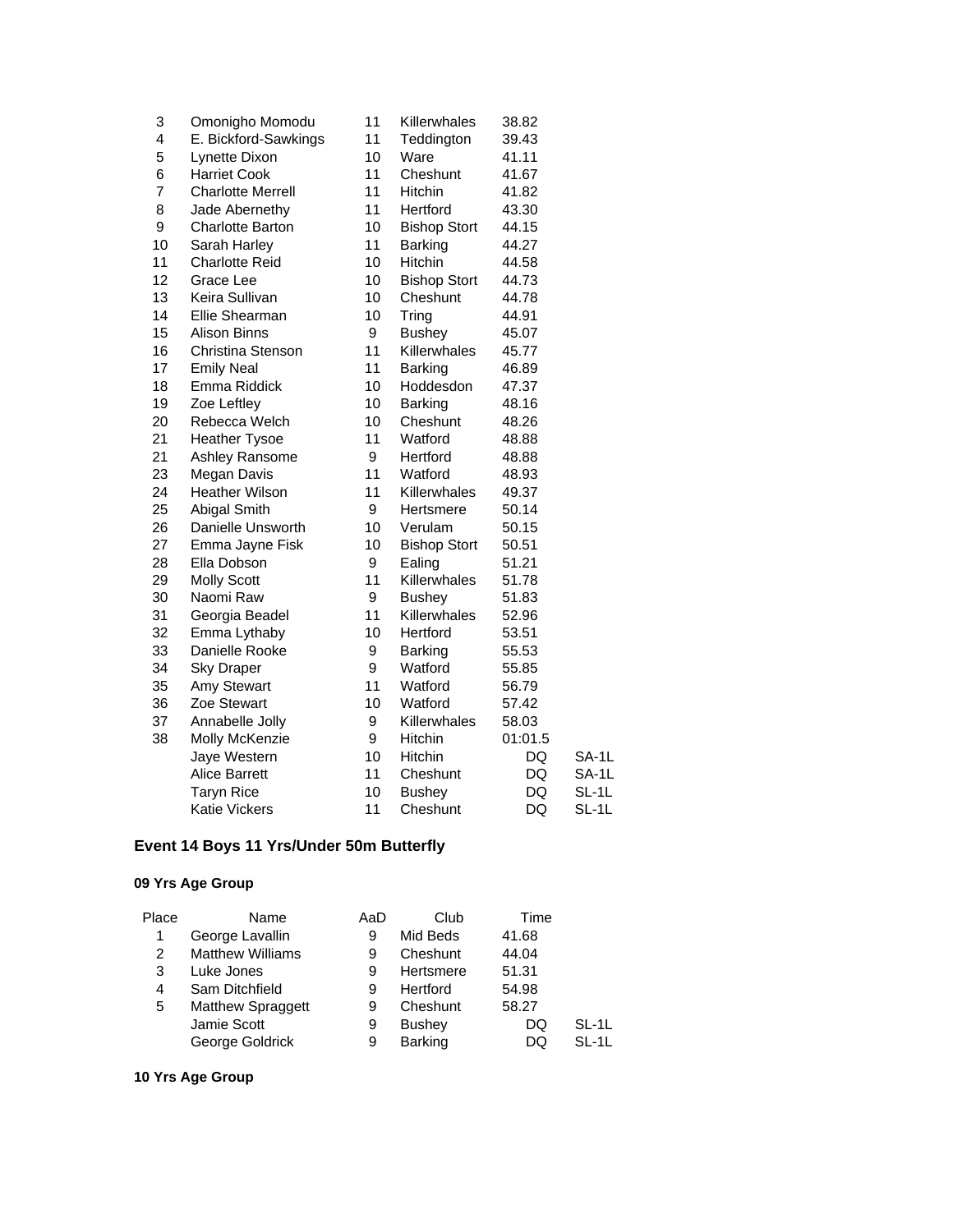| Place | Name                | AaD | Club       | Time  |
|-------|---------------------|-----|------------|-------|
| 1     | Joel Knight         | 10  | Hatfield   | 38.75 |
| 2     | Benedict Chapman    | 10  | Teddington | 43.38 |
| 3     | <b>Blair Davies</b> | 10  | Tring      | 44.72 |
| 4     | James Lawrence      | 10  | Hertsmere  | 46.09 |
| 5     | Andrew Whitbread    | 10  | Teddington | 47.65 |
| 6     | Jack Spence         | 10  | Watford    | 52.37 |

| Place | Name                    | AaD | Club                | Time  |       |
|-------|-------------------------|-----|---------------------|-------|-------|
| 1     | <b>Ricky Jones</b>      | 11  | Hertsmere           | 36.26 |       |
| 2     | Jake Robinson           | 11  | Stevenage           | 37.38 |       |
| 3     | James Devine            | 11  | Verulam             | 37.60 |       |
| 4     | Kieran Huggett          | 11  | <b>Bishop Stort</b> | 38.36 |       |
| 5     | Tom Webb                | 11  | Killerwhales        | 38.80 |       |
| 6     | Jay Munkley             | 11  | Hertsmere           | 39.26 |       |
| 7     | George Farrell          | 11  | Hatfield            | 40.02 |       |
| 8     | <b>Robert Evans</b>     | 11  | Hatfield            | 40.89 |       |
| 9     | Cameron Jones           | 11  | Romford Town        | 41.08 |       |
| 10    | Jed Ardren              | 11  | Hoddesdon           | 42.63 |       |
| 11    | <b>Toby Andrews</b>     | 11  | Killerwhales        | 42.67 |       |
| 12    | Tom Skingsley           | 11  | Killerwhales        | 43.42 |       |
| 13    | Miran Shah              | 11  | Hertsmere           | 43.72 |       |
| 14    | Adam Edwards            | 11  | Hornchurch          | 44.63 |       |
| 15    | <b>Matthew Harris</b>   | 11  | Cheshunt            | 44.82 |       |
| 16    | Robbie Waddup           | 11  | Bushey              | 44.90 |       |
| 17    | Mark Sleigh             | 11  | Barking             | 46.99 |       |
| 18    | <b>Matthew Costello</b> | 11  | Stevenage           | 49.62 |       |
| 19    | Aaron Fletcher          | 11  | Cheshunt            | 50.26 |       |
| 20    | Sam Sparks              | 11  | Killerwhales        | 51.69 |       |
| 21    | Alexander Spraggett     | 11  | Cheshunt            | 51.70 |       |
|       | James Holyoak           | 11  | Barking             | DQ    | SA-1L |
|       |                         |     |                     |       |       |

| Place | Name                    | AaD | Club                | Time  |
|-------|-------------------------|-----|---------------------|-------|
| 1     | <b>Ricky Jones</b>      | 11  | Hertsmere           | 36.26 |
| 2     | Jake Robinson           | 11  | Stevenage           | 37.38 |
| 3     | James Devine            | 11  | Verulam             | 37.60 |
| 4     | Kieran Huggett          | 11  | <b>Bishop Stort</b> | 38.36 |
| 5     | Joel Knight             | 10  | Hatfield            | 38.75 |
| 6     | Tom Webb                | 11  | Killerwhales        | 38.80 |
| 7     | <b>Jay Munkley</b>      | 11  | Hertsmere           | 39.26 |
| 8     | George Farrell          | 11  | Hatfield            | 40.02 |
| 9     | <b>Robert Evans</b>     | 11  | Hatfield            | 40.89 |
| 10    | Cameron Jones           | 11  | Romford Town        | 41.08 |
| 11    | George Lavallin         | 9   | Mid Beds            | 41.68 |
| 12    | Jed Ardren              | 11  | Hoddesdon           | 42.63 |
| 13    | <b>Toby Andrews</b>     | 11  | Killerwhales        | 42.67 |
| 14    | Benedict Chapman        | 10  | Teddington          | 43.38 |
| 15    | <b>Tom Skingsley</b>    | 11  | Killerwhales        | 43.42 |
| 16    | Miran Shah              | 11  | Hertsmere           | 43.72 |
| 17    | <b>Matthew Williams</b> | 9   | Cheshunt            | 44.04 |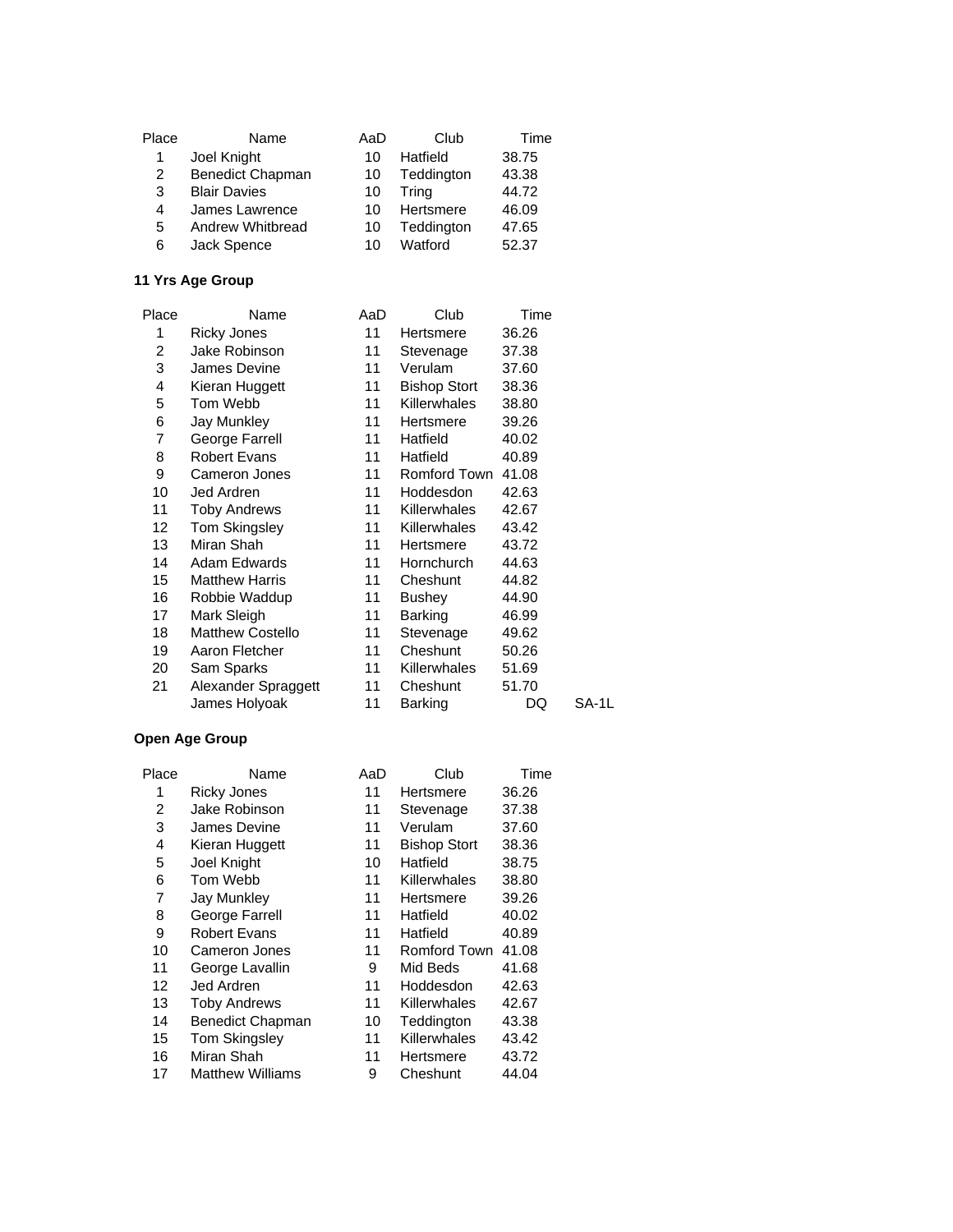| 18 | Adam Edwards             | 11 | Hornchurch          | 44.63 |       |
|----|--------------------------|----|---------------------|-------|-------|
| 19 | <b>Blair Davies</b>      | 10 | Tring               | 44.72 |       |
| 20 | <b>Matthew Harris</b>    | 11 | Cheshunt            | 44.82 |       |
| 21 | Robbie Waddup            | 11 | <b>Bushey</b>       | 44.90 |       |
| 22 | James Lawrence           | 10 | Hertsmere           | 46.09 |       |
| 23 | Mark Sleigh              | 11 | <b>Barking</b>      | 46.99 |       |
| 24 | Andrew Whitbread         | 10 | Teddington          | 47.65 |       |
| 25 | <b>Matthew Costello</b>  | 11 | Stevenage           | 49.62 |       |
| 26 | Aaron Fletcher           | 11 | Cheshunt            | 50.26 |       |
| 27 | Luke Jones               | 9  | Hertsmere           | 51.31 |       |
| 28 | Sam Sparks               | 11 | <b>Killerwhales</b> | 51.69 |       |
| 29 | Alexander Spraggett      | 11 | Cheshunt            | 51.70 |       |
| 30 | Jack Spence              | 10 | Watford             | 52.37 |       |
| 31 | Sam Ditchfield           | 9  | Hertford            | 54.98 |       |
| 32 | <b>Matthew Spraggett</b> | 9  | Cheshunt            | 58.27 |       |
|    | James Holyoak            | 11 | Barking             | DQ    | SA-1L |
|    | Jamie Scott              | 9  | <b>Bushey</b>       | DQ    | SL-1L |
|    | George Goldrick          | 9  | Barking             | DQ    | SL-1L |

### **Event 15 Girls 12 Yrs/Over 100m Backstroke**

| Place | Name                    | AaD | Club                | Time    |
|-------|-------------------------|-----|---------------------|---------|
| 1     | <b>Hazel Pickford</b>   | 12  | Watford             | 01:17.9 |
| 2     | Saffron Ardern          | 12  | Hoddesdon           | 01:18.6 |
| 3     | Paige Dore-Boize        | 12  | Watford             | 01:18.9 |
| 4     | Alexandra Edwards       | 12  | Hornchurch          | 01:19.2 |
| 5     | Abigail Lavallin        | 12  | Mid Beds            | 01:21.1 |
| 6     | Sarah Swindell          | 12  | Hatfield            | 01:21.9 |
| 7     | <b>Bethanie Green</b>   | 12  | Hatfield            | 01:22.2 |
| 8     | Nina Wiseman            | 12  | <b>Bishop Stort</b> | 01:22.3 |
| 9     | Lucyalys Keen           | 12  | Hitchin             | 01:22.9 |
| 10    | Georgia Shaw            | 12  | Killerwhales        | 01:24.8 |
| 11    | Hana Hammouda           | 12  | <b>Barking</b>      | 01:24.9 |
| 12    | Ashleigh Cattle         | 12  | Hatfield            | 01:25.5 |
| 13    | Rachel Green            | 12  | <b>Bishop Stort</b> | 01:27.0 |
| 14    | Charlotte Lynn          | 12  | Tring               | 01:27.5 |
| 15    | Chelsea McKenzie        | 12  | Hitchin             | 01:27.6 |
| 16    | <b>Charlotte Cattle</b> | 12  | Hatfield            | 01:27.6 |
| 17    | Claire Louise Fisk      | 12  | <b>Bishop Stort</b> | 01:29.3 |
| 18    | Helen Clifford          | 12  | <b>Bushey</b>       | 01:29.8 |
| 19    | Abbi Jones              | 12  | Hornchurch          | 01:30.0 |
| 20    | Rebecca Winter          | 12  | <b>Barking</b>      | 01:30.4 |
| 21    | <b>Tamsyn Willis</b>    | 12  | <b>Bushey</b>       | 01:31.4 |
| 22    | Shanice Chapman         | 12  | Watford             | 01:31.7 |
| 23    | Kimberley Sharp         | 12  | Tring               | 01:32.3 |
| 24    | Kate Stevens            | 12  | Cheshunt            | 01:34.3 |
| 25    | Lauren Hardy            | 12  | <b>Bishop Stort</b> | 01:34.3 |
| 26    | Grace Jolly             | 12  | Killerwhales        | 01:35.4 |
| 27    | Natasha Walters         | 12  | Watford             | 01:37.3 |
| 28    | Rebecca Mansfield       | 12  | Cheshunt            | 01:38.5 |
| 29    | <b>Ria Sanders</b>      | 12  | Verulam             | 01:40.1 |
| 30    | <b>Emily Raw</b>        | 12  | <b>Bushey</b>       | 01:40.8 |
| 31    | Chelsea Buchanan        | 12  | Killerwhales        | 01:43.0 |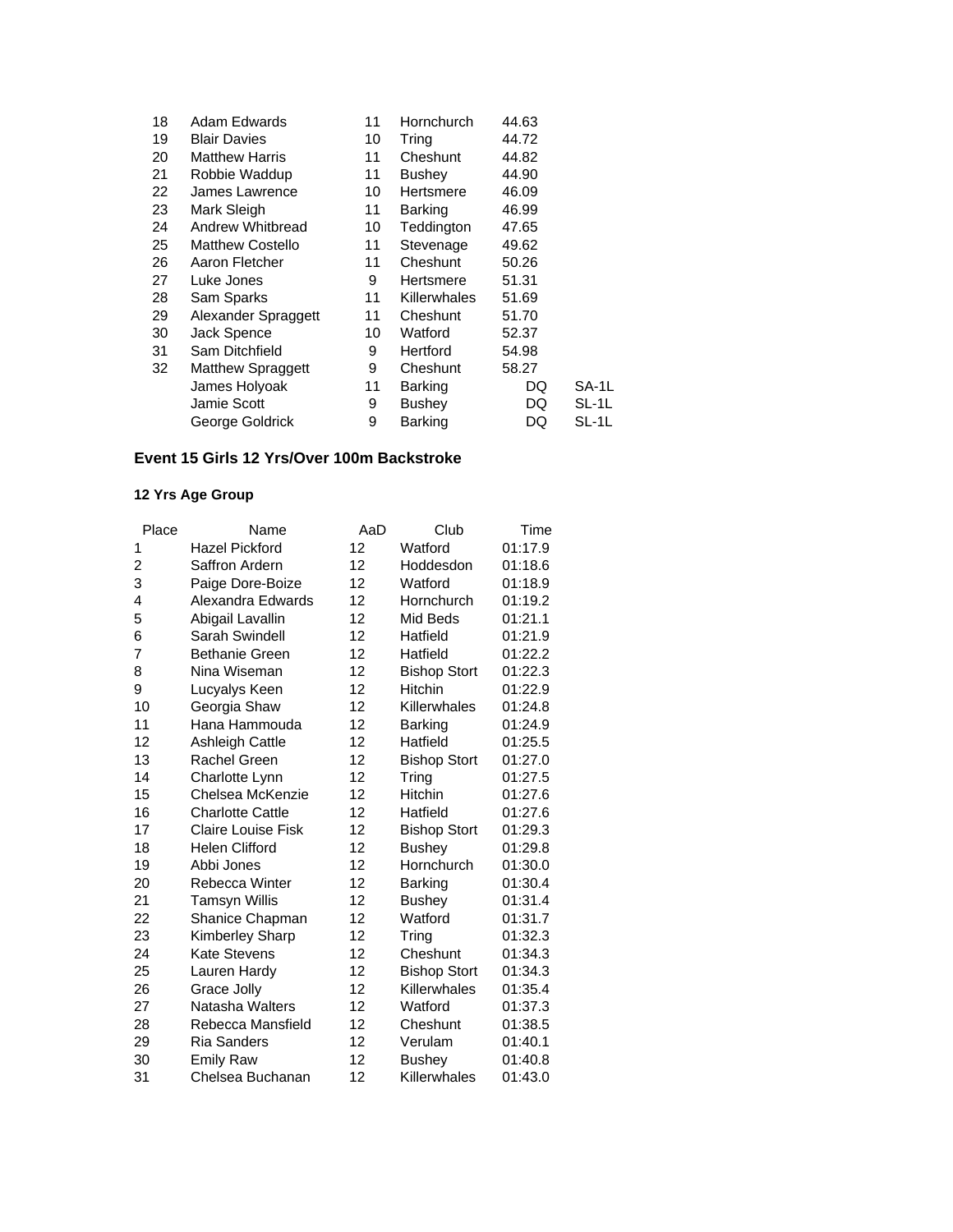| 32<br>Emma Lewis |  | Watford | 01:43.7 |
|------------------|--|---------|---------|
|------------------|--|---------|---------|

| Place | Name                  | AaD | Club                | Time       |      |
|-------|-----------------------|-----|---------------------|------------|------|
| 1     | Carolyn Astbury       | 13  | Watford             | 01:15.8    |      |
| 2     | Katinka Merchan       | 13  | <b>Killerwhales</b> | 01:17.3    |      |
| 3     | Bethan Robb           | 13  | <b>Hitchin</b>      | 01:17.4    |      |
| 4     | Jessica Pursglove     | 13  | <b>Bishop Stort</b> | 01:19.4    |      |
| 5     | Kalei Andrews         | 13  | Killerwhales        | 01:19.9    |      |
| 6     | Jennifer Holland      | 13  | Hornchurch          | 01:20.0    |      |
| 7     | <b>Katie Miles</b>    | 13  | <b>Killerwhales</b> | 01:20.2    |      |
| 8     | Nicole Ridley         | 13  | Hertford            | 01:20.8    |      |
| 9     | Emma Tootill          | 13  | Hertsmere           | 01:24.4    |      |
| 10    | Emma Lander           | 13  | Hitchin             | 01:25.2    |      |
| 11    | Jenny Kenwell         | 13  | Hatfield            | 01:25.5    |      |
| 12    | Phoebe Morgan         | 13  | Cheshunt            | 01:25.8    |      |
| 13    | Katie Quinn           | 13  | Hatfield            | 01:25.9    |      |
| 14    | Joanna Johnstone      | 13  | Killerwhales        | 01:27.0    |      |
| 15    | Micha Daher           | 13  | Hitchin             | 01:27.0    |      |
| 16    | Sian Ayling           | 13  | Watford             | 01:29.2    |      |
| 17    | Victoria Healey       | 13  | Verulam             | 01:29.8    |      |
| 18    | Josie Larkin          | 13  | Killerwhales        | 01:30.5    |      |
| 19    | Claire Wilson         | 13  | Killerwhales        | 01:31.4    |      |
| 20    | Amy Hime              | 13  | Killerwhales        | 01:32.5    |      |
| 21    | <b>Stacy Fletcher</b> | 13  | Cheshunt            | 01:33.3    |      |
|       | Lilly King            | 13  | <b>Killerwhales</b> | <b>DNC</b> |      |
|       | Helena Budarkiewicz   | 13  | Watford             | DQ         | T-2L |

#### **14 Yrs Age Group**

| Place          | Name                  | AaD | Club                | Time    |
|----------------|-----------------------|-----|---------------------|---------|
| 1              | Lauren Rouffe         | 14  | Killerwhales        | 01:12.8 |
| 2              | Natasha Brown         | 14  | Hertford            | 01:15.1 |
| 3              | Robyn Beadel          | 14  | Killerwhales        | 01:16.2 |
| $\overline{4}$ | Laura Smith           | 14  | Hatfield            | 01:19.2 |
| 5              | Laura Kenwell         | 14  | Hatfield            | 01:19.4 |
| 6              | Ellen Scott           | 14  | Killerwhales        | 01:21.4 |
| 7              | Rachel Green          | 14  | Killerwhales        | 01:23.7 |
| 8              | <b>Abbie Peett</b>    | 14  | Verulam             | 01:25.2 |
| 9              | Victoria Beaumont     | 14  | Killerwhales        | 01:30.2 |
| 10             | Nicola Shepherd       | 14  | Stevenage           | 01:38.0 |
| 11             | <b>Emily Endacott</b> | 14  | Killerwhales        | 01:40.0 |
| 12             | Aphra Bruce-Jones     | 14  | <b>Bishop Stort</b> | 01:48.4 |

#### **15 Yrs/Over Age Group**

| Place          | Name                 | AaD | Club           | Time    |
|----------------|----------------------|-----|----------------|---------|
| 1              | <b>Kirsty Forbes</b> | 15  | Killerwhales   | 01:07.3 |
| 2              | Laura West           | 15  | <b>Hitchin</b> | 01:15.1 |
| 3              | Helen Baldrance      | 16  | <b>Hitchin</b> | 01:16.5 |
| $\overline{4}$ | Gemma Akers          | 18  | Cheshunt       | 01:17.2 |
| 5              | Rebecca Allen        | 15  | <b>Hitchin</b> | 01:18.2 |
| 6              | Christina Holland    | 15  | Hornchurch     | 01:20.5 |
| 7              | Eva Waddup           | 15  | <b>Bushey</b>  | 01:21.5 |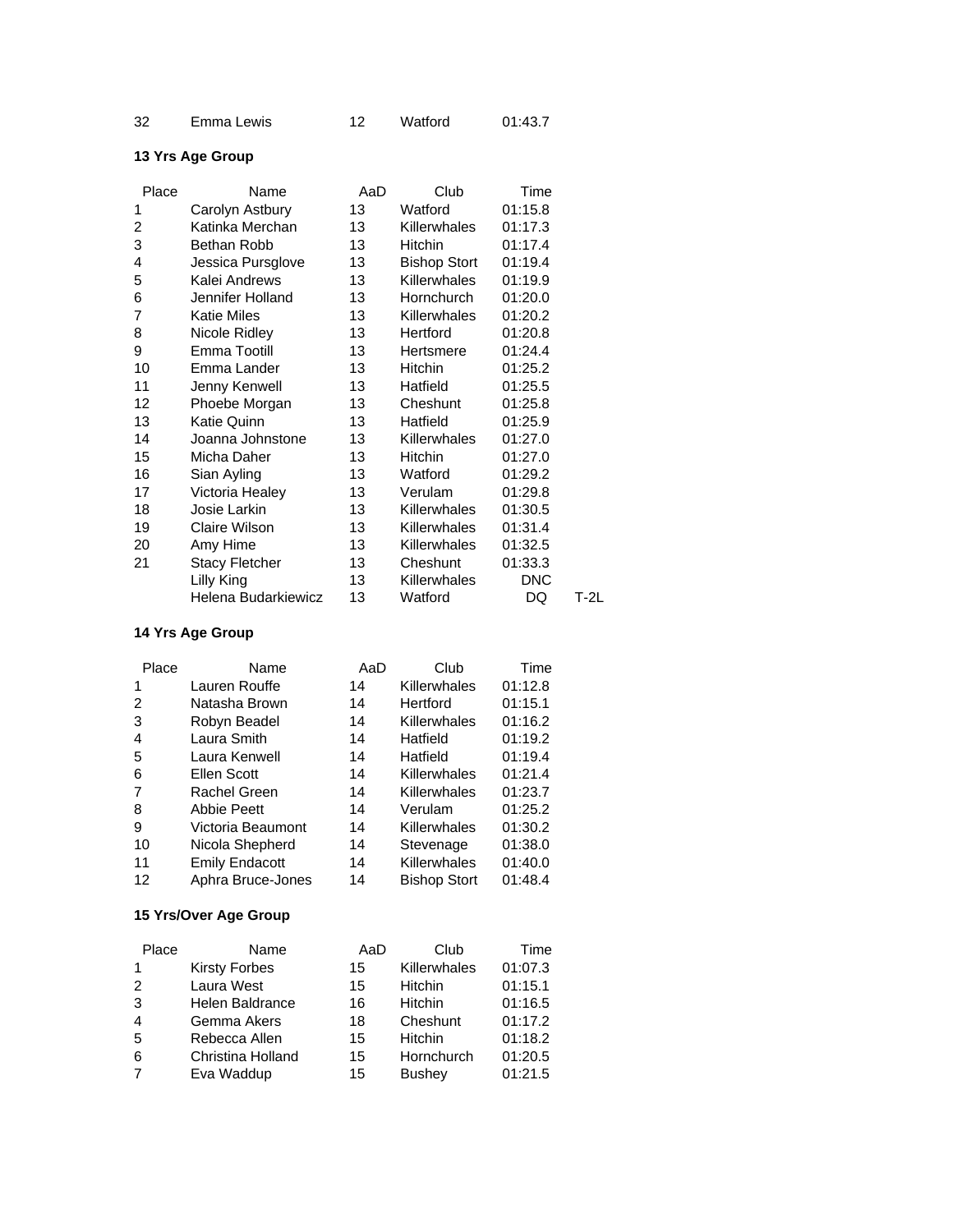| 8  | Laura Andrews    | 16 | Killerwhales        | 01:22.7    |
|----|------------------|----|---------------------|------------|
| 9  | Hayley Doran     | 16 | Hitchin             | 01:22.9    |
| 10 | Joyce Draycott   | 15 | Verulam             | 01:23.6    |
| 11 | Nicola Sharkey   | 15 | Hatfield            | 01:25.7    |
| 12 | Julia Braybrooke | 18 | Killerwhales        | 01:26.1    |
| 13 | Ellena Wheatley  | 15 | Killerwhales        | 01:26.3    |
| 14 | Rebecca Wright   | 15 | <b>Bishop Stort</b> | 01:26.6    |
| 15 | Katherine Walsh  | 15 | Killerwhales        | 01:28.8    |
| 16 | Jenna Lock       | 16 | <b>Barking</b>      | 01:31.6    |
| 17 | Hollie Buchanan  | 15 | Killerwhales        | 01:40.5    |
|    | Susannah Haynes  | 15 | Killerwhales        | <b>DNC</b> |

| Place          | Name                   | AaD | Club                | Time    |
|----------------|------------------------|-----|---------------------|---------|
| 1              | <b>Kirsty Forbes</b>   | 15  | Killerwhales        | 01:07.3 |
| $\overline{c}$ | Lauren Rouffe          | 14  | Killerwhales        | 01:12.8 |
| 3              | Laura West             | 15  | Hitchin             | 01:15.1 |
| 4              | Natasha Brown          | 14  | Hertford            | 01:15.1 |
| 5              | Carolyn Astbury        | 13  | Watford             | 01:15.8 |
| 6              | Robyn Beadel           | 14  | Killerwhales        | 01:16.2 |
| 7              | <b>Helen Baldrance</b> | 16  | <b>Hitchin</b>      | 01:16.5 |
| 8              | Gemma Akers            | 18  | Cheshunt            | 01:17.2 |
| 9              | Katinka Merchan        | 13  | Killerwhales        | 01:17.3 |
| 10             | Bethan Robb            | 13  | Hitchin             | 01:17.4 |
| 11             | <b>Hazel Pickford</b>  | 12  | Watford             | 01:17.9 |
| 12             | Rebecca Allen          | 15  | Hitchin             | 01:18.2 |
| 13             | Saffron Ardern         | 12  | Hoddesdon           | 01:18.6 |
| 14             | Paige Dore-Boize       | 12  | Watford             | 01:18.9 |
| 15             | Alexandra Edwards      | 12  | Hornchurch          | 01:19.2 |
| 16             | Laura Smith            | 14  | Hatfield            | 01:19.2 |
| 17             | Jessica Pursglove      | 13  | <b>Bishop Stort</b> | 01:19.4 |
| 18             | Laura Kenwell          | 14  | Hatfield            | 01:19.4 |
| 19             | Kalei Andrews          | 13  | Killerwhales        | 01:19.9 |
| 20             | Jennifer Holland       | 13  | Hornchurch          | 01:20.0 |
| 21             | <b>Katie Miles</b>     | 13  | Killerwhales        | 01:20.2 |
| 22             | Christina Holland      | 15  | Hornchurch          | 01:20.5 |
| 23             | Nicole Ridley          | 13  | Hertford            | 01:20.8 |
| 24             | Abigail Lavallin       | 12  | Mid Beds            | 01:21.1 |
| 25             | <b>Ellen Scott</b>     | 14  | Killerwhales        | 01:21.4 |
| 26             | Eva Waddup             | 15  | <b>Bushey</b>       | 01:21.5 |
| 27             | Sarah Swindell         | 12  | Hatfield            | 01:21.9 |
| 28             | <b>Bethanie Green</b>  | 12  | Hatfield            | 01:22.2 |
| 29             | Nina Wiseman           | 12  | <b>Bishop Stort</b> | 01:22.3 |
| 30             | Laura Andrews          | 16  | Killerwhales        | 01:22.7 |
| 31             | Hayley Doran           | 16  | Hitchin             | 01:22.9 |
| 32             | Lucyalys Keen          | 12  | Hitchin             | 01:22.9 |
| 33             | Joyce Draycott         | 15  | Verulam             | 01:23.6 |
| 34             | Rachel Green           | 14  | Killerwhales        | 01:23.7 |
| 35             | Emma Tootill           | 13  | Hertsmere           | 01:24.4 |
| 36             | Georgia Shaw           | 12  | Killerwhales        | 01:24.8 |
| 37             | Hana Hammouda          | 12  | <b>Barking</b>      | 01:24.9 |
| 38             | <b>Abbie Peett</b>     | 14  | Verulam             | 01:25.2 |
| 39             | Emma Lander            | 13  | Hitchin             | 01:25.2 |
| 40             | Ashleigh Cattle        | 12  | Hatfield            | 01:25.5 |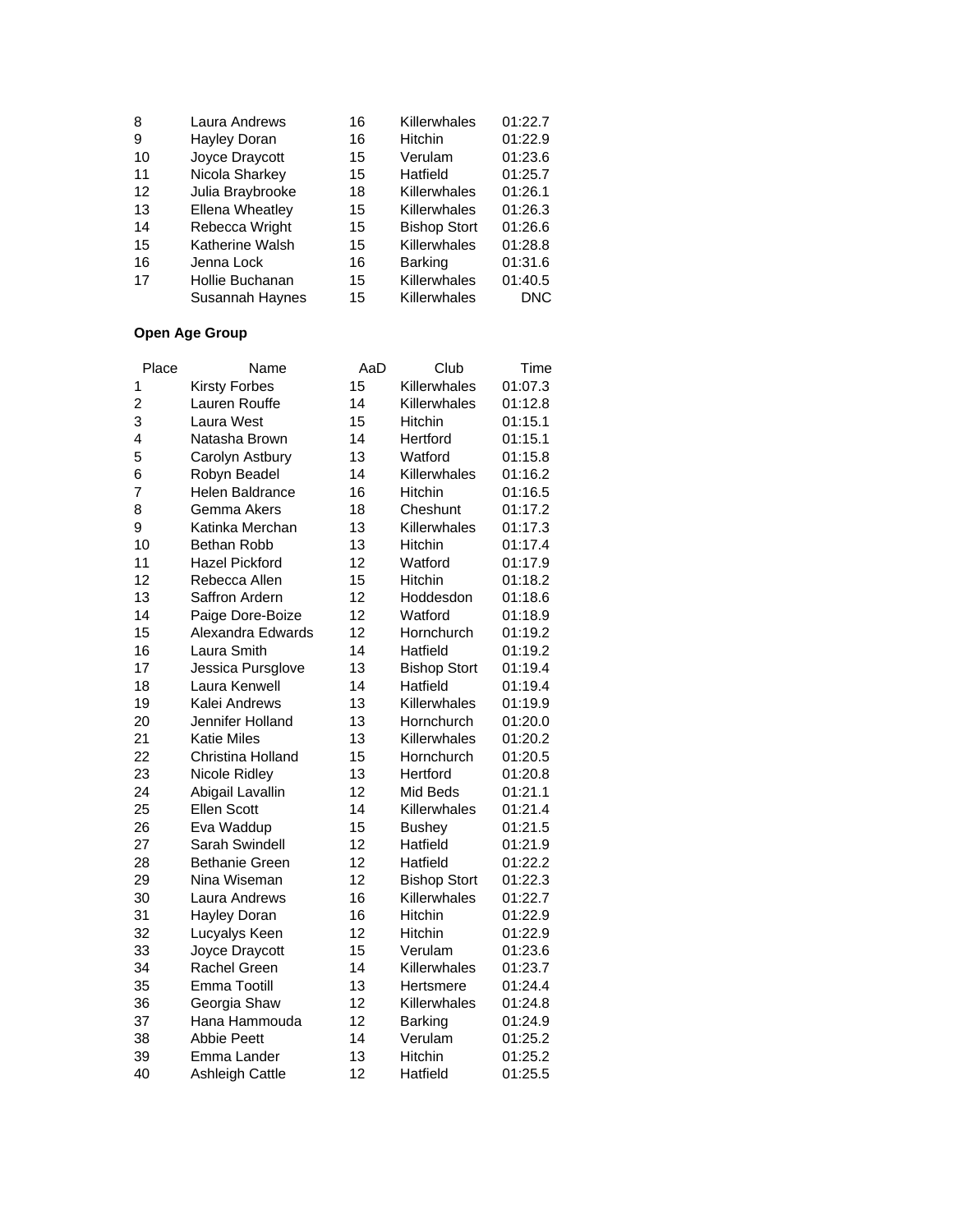| 41 | Jenny Kenwell             | 13 | Hatfield            | 01:25.5    |        |
|----|---------------------------|----|---------------------|------------|--------|
| 42 | Nicola Sharkey            | 15 | Hatfield            | 01:25.7    |        |
| 43 | Phoebe Morgan             | 13 | Cheshunt            | 01:25.8    |        |
| 44 | Katie Quinn               | 13 | Hatfield            | 01:25.9    |        |
| 45 | Julia Braybrooke          | 18 | Killerwhales        | 01:26.1    |        |
| 46 | <b>Ellena Wheatley</b>    | 15 | Killerwhales        | 01:26.3    |        |
| 47 | Rebecca Wright            | 15 | <b>Bishop Stort</b> | 01:26.6    |        |
| 48 | Rachel Green              | 12 | <b>Bishop Stort</b> | 01:27.0    |        |
| 49 | Joanna Johnstone          | 13 | Killerwhales        | 01:27.0    |        |
| 50 | Micha Daher               | 13 | <b>Hitchin</b>      | 01:27.0    |        |
| 51 | Charlotte Lynn            | 12 | Tring               | 01:27.5    |        |
| 52 | Chelsea McKenzie          | 12 | Hitchin             | 01:27.6    |        |
| 53 | <b>Charlotte Cattle</b>   | 12 | Hatfield            | 01:27.6    |        |
| 54 | Katherine Walsh           | 15 | Killerwhales        | 01:28.8    |        |
| 55 | Sian Ayling               | 13 | Watford             | 01:29.2    |        |
| 56 | <b>Claire Louise Fisk</b> | 12 | <b>Bishop Stort</b> | 01:29.3    |        |
| 57 | Helen Clifford            | 12 | Bushey              | 01:29.8    |        |
| 58 | Victoria Healey           | 13 | Verulam             | 01:29.8    |        |
| 59 | Abbi Jones                | 12 | Hornchurch          | 01:30.0    |        |
| 60 | Victoria Beaumont         | 14 | Killerwhales        | 01:30.2    |        |
| 61 | Rebecca Winter            | 12 | <b>Barking</b>      | 01:30.4    |        |
| 62 | Josie Larkin              | 13 | Killerwhales        | 01:30.5    |        |
| 63 | Claire Wilson             | 13 | Killerwhales        | 01:31.4    |        |
| 64 | <b>Tamsyn Willis</b>      | 12 | <b>Bushey</b>       | 01:31.4    |        |
| 65 | Jenna Lock                | 16 | <b>Barking</b>      | 01:31.6    |        |
| 66 | Shanice Chapman           | 12 | Watford             | 01:31.7    |        |
| 67 | Kimberley Sharp           | 12 | Tring               | 01:32.3    |        |
| 68 | Amy Hime                  | 13 | Killerwhales        | 01:32.5    |        |
| 69 | <b>Stacy Fletcher</b>     | 13 | Cheshunt            | 01:33.3    |        |
| 70 | <b>Kate Stevens</b>       | 12 | Cheshunt            | 01:34.3    |        |
| 71 | Lauren Hardy              | 12 | <b>Bishop Stort</b> | 01:34.3    |        |
| 72 | Grace Jolly               | 12 | Killerwhales        | 01:35.4    |        |
| 73 | Natasha Walters           | 12 | Watford             | 01:37.3    |        |
| 74 | Nicola Shepherd           | 14 | Stevenage           | 01:38.0    |        |
| 75 | Rebecca Mansfield         | 12 | Cheshunt            | 01:38.5    |        |
| 76 | <b>Emily Endacott</b>     | 14 | Killerwhales        | 01:40.0    |        |
| 77 | <b>Ria Sanders</b>        | 12 | Verulam             | 01:40.1    |        |
| 78 | Hollie Buchanan           | 15 | Killerwhales        | 01:40.5    |        |
| 79 | <b>Emily Raw</b>          | 12 | <b>Bushey</b>       | 01:40.8    |        |
| 80 | Chelsea Buchanan          | 12 | Killerwhales        | 01:43.0    |        |
| 81 | Emma Lewis                | 12 | Watford             | 01:43.7    |        |
| 82 | Aphra Bruce-Jones         | 14 | <b>Bishop Stort</b> | 01:48.4    |        |
|    | Lilly King                | 13 | Killerwhales        | DNC        |        |
|    | Susannah Haynes           | 15 | Killerwhales        | <b>DNC</b> |        |
|    | Helena Budarkiewicz       | 13 | Watford             | DQ         | $T-2L$ |

## **Event 16 Boys 12 Yrs/Over 100m Backstroke**

| Name                | AaD | Club | Time                                               |
|---------------------|-----|------|----------------------------------------------------|
| Louis Lander-Deacon |     |      | 01:12.6                                            |
| David Kelleway      | 12. |      | 01:14.6                                            |
| Levi Lucas          |     |      | 01:21.9                                            |
| Alex Baker          |     |      | 01:22.2                                            |
|                     |     |      | 12 Hemel Hemp<br>Ware<br>12 Hatfield<br>12 Hitchin |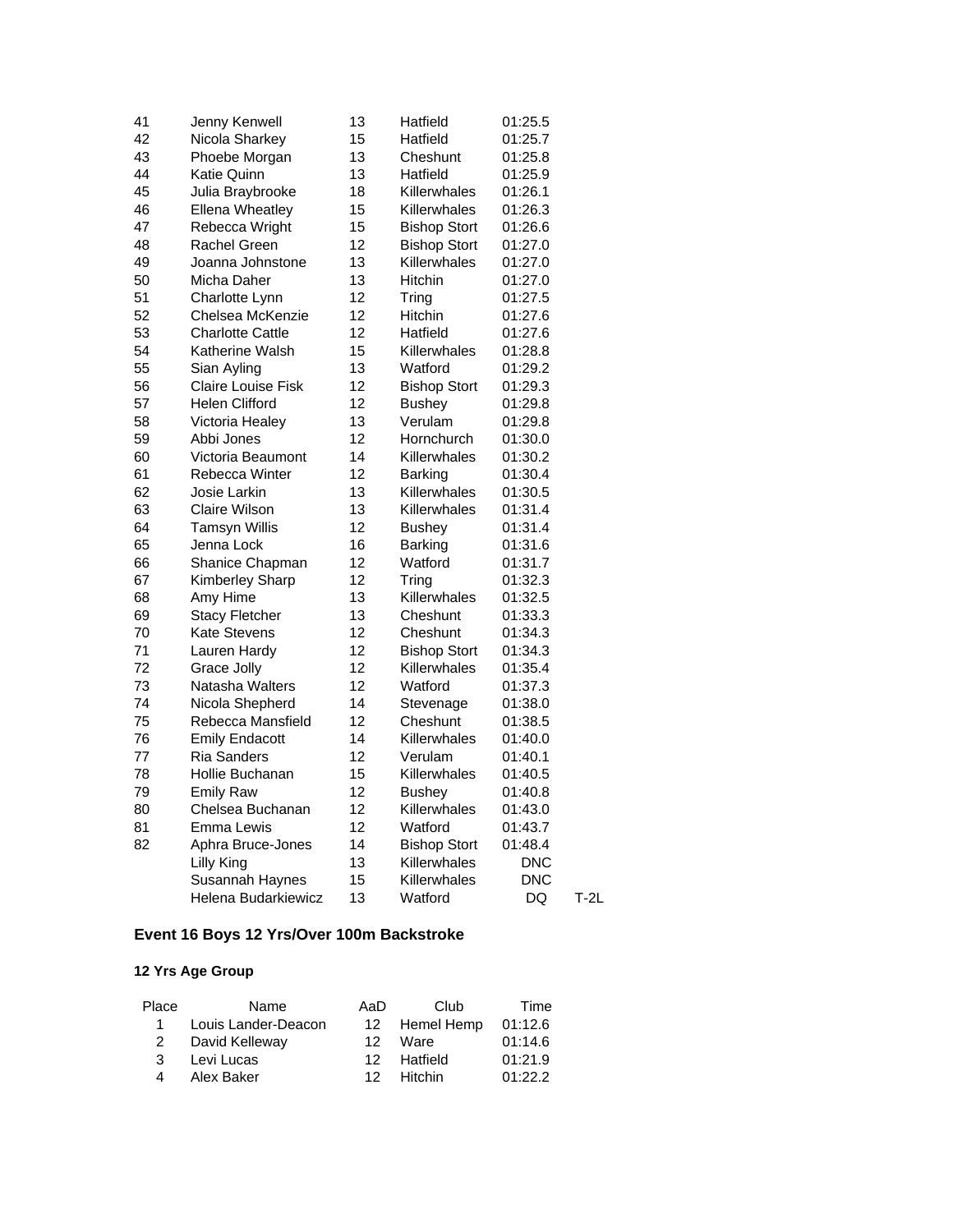| 5  | Lewis Dighton          | 12 | Hitchin             | 01:24.4 |
|----|------------------------|----|---------------------|---------|
| 6  | <b>Christopher Cox</b> | 12 | Hertsmere           | 01:24.8 |
| 7  | Joseph Whitbread       | 12 | Teddington          | 01:27.6 |
| 8  | Tom Ward               | 12 | Stevenage           | 01:29.3 |
| 9  | Max Robinson           | 12 | Stevenage           | 01:34.5 |
| 10 | <b>Nik Spears</b>      | 12 | Watford             | 01:34.8 |
| 11 | <b>Matthew Barton</b>  | 12 | <b>Bishop Stort</b> | 01:35.3 |
| 12 | <b>Daniel Paulett</b>  | 12 | Stevenage           | 01:36.8 |
| 13 | Joe Sisson             | 12 | Killerwhales        | 01:37.2 |
| 14 | Michael Walsh          | 12 | Killerwhales        | 01:38.3 |
| 15 | Jozef Chapman          | 12 | Teddington          | 01:39.3 |
| 16 | <b>Paul Spicer</b>     | 12 | Stevenage           | 01:40.8 |
|    | Lewis Clifford-Stephen | 12 | Killerwhales        | DNC     |

| Place | Name                    | AaD | Club                | Time    |
|-------|-------------------------|-----|---------------------|---------|
| 1     | James Sutherland        | 13  | Hatfield            | 01:08.3 |
| 2     | Craig Ross              | 13  | Ware                | 01:11.2 |
| 3     | <b>Billy O'Neill</b>    | 13  | Watford             | 01:14.0 |
| 4     | David Mills             | 13  | Hornchurch          | 01:18.4 |
| 5     | Johnny Congdon          | 13  | Killerwhales        | 01:18.9 |
| 6     | Alex Playell            | 13  | Hornchurch          | 01:20.1 |
| 7     | Lee Parker              | 13  | Killerwhales        | 01:24.0 |
| 8     | <b>Robert Baldrance</b> | 13  | Hitchin             | 01:24.5 |
| 9     | Nick Wright             | 13  | <b>Bishop Stort</b> | 01:25.0 |
| 10    | Oliver Wiseman          | 13  | <b>Bishop Stort</b> | 01:28.1 |
| 11    | <b>Alexander Trew</b>   | 13  | Cheshunt            | 01:44.5 |
| 12    | Adam Spicer             | 13  | Stevenage           | 01:47.2 |
|       |                         |     |                     |         |

#### **14 Yrs Age Group**

| Place | Name                    | AaD | Club                | Time    |
|-------|-------------------------|-----|---------------------|---------|
| 1     | Dean Smith              | 14  | Killerwhales        | 01:08.4 |
| 2     | Aaron Galvani           | 14  | Hatfield            | 01:08.7 |
| 3     | Adam Raw                | 14  | Watford             | 01:11.5 |
| 4     | Daniel Bleach           | 14  | Killerwhales        | 01:13.6 |
| 5     | Tom Bircham             | 14  | Killerwhales        | 01:16.3 |
| 6     | <b>Christopher Tate</b> | 14  | Cheshunt            | 01:17.1 |
| 7     | Sam Munkley             | 14  | Hertsmere           | 01:17.3 |
| 8     | Andrew O'Donovan        | 14  | <b>Bishop Stort</b> | 01:19.7 |
| 9     | <b>Tony Keast</b>       | 14  | Stevenage           | 01:20.4 |
| 10    | <b>Jake Sanders</b>     | 14  | Verulam             | 01:20.8 |
| 11    | <b>Matthew Duric</b>    | 14  | <b>Hitchin</b>      | 01:22.0 |
| 12    | Lewis Rainbow           | 14  | <b>Hitchin</b>      | 01:22.6 |
| 13    | Samuel Colby            | 14  | Cheshunt            | 01:22.9 |
|       | Matthew King            | 14  | Watford             | DNC     |

#### **15 Yrs/Over Age Group**

| Place         | Name                  | AaD | Club         | Time    |
|---------------|-----------------------|-----|--------------|---------|
| 1.            | Simon Northcote       | 17  | Cheshunt     | 01:06.3 |
| $\mathcal{P}$ | James Thorne          | 18. | Cheshunt     | 01:08.4 |
| З.            | Daniel Hime           | 16. | Killerwhales | 01:08.7 |
| 4             | <b>Richard Mollov</b> | 15  | Ware         | 01:10.0 |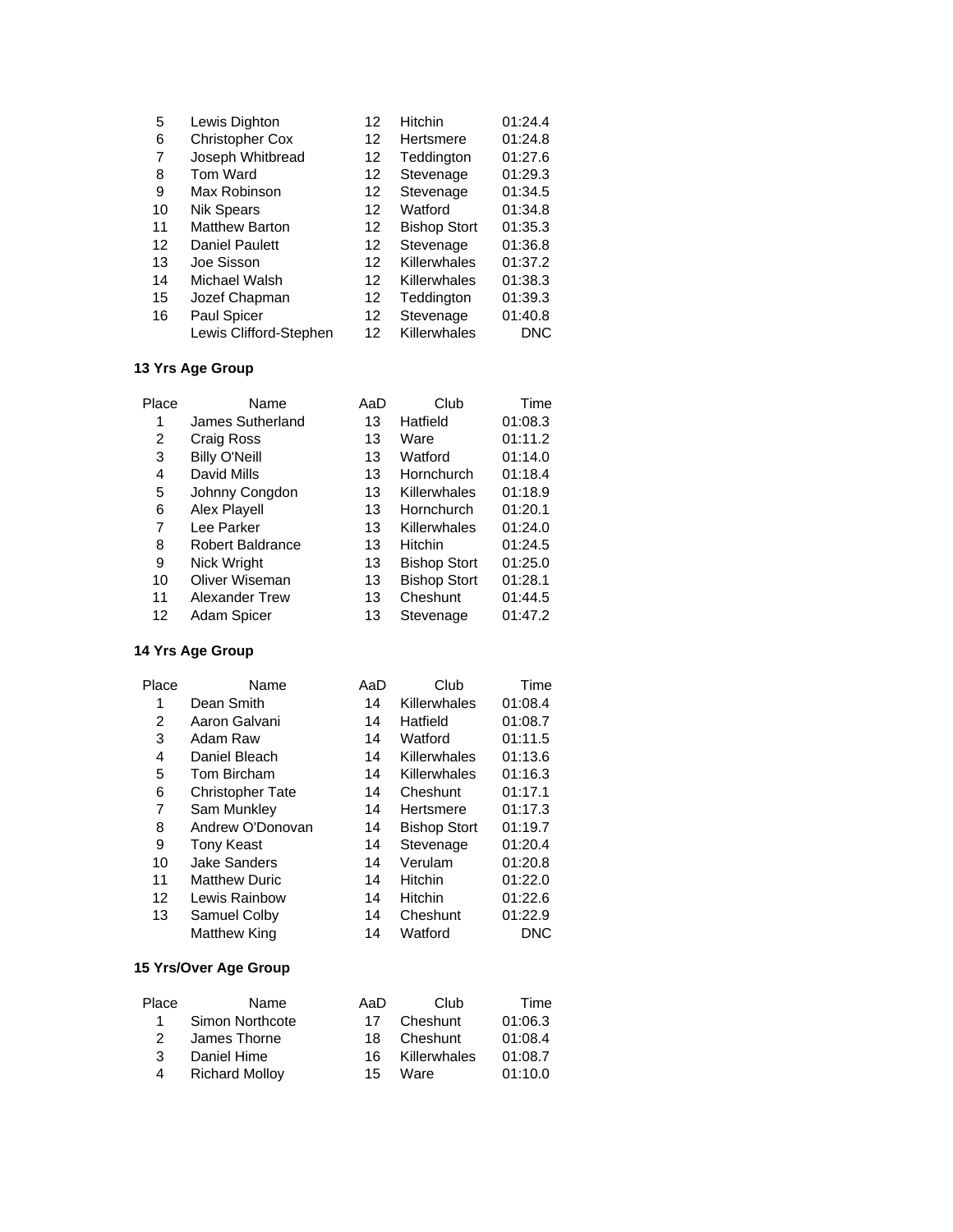| <b>Matthew Smith</b>   | 15 | Hornchurch     | 01:10.7    |
|------------------------|----|----------------|------------|
| <b>Matthew Vickers</b> | 15 | Cheshunt       | 01:11.1    |
| <b>Martin Jones</b>    | 16 | Cheshunt       | 01:12.1    |
| Adam Connell           | 15 | Hitchin        | 01:12.7    |
| James Croxon           | 15 | Killerwhales   | 01:14.2    |
| David Haynes           | 17 | Killerwhales   | 01:15.2    |
| Ben Clifford-Stephenso | 16 | Killerwhales   | 01:15.9    |
|                        |    |                |            |
| Adam Conway            | 15 | Killerwhales   | 01:16.4    |
| Michael Dowds          | 17 | Watford        | 01:17.5    |
| Craig Hurlock          | 15 | Barking        | 01:17.6    |
| Michael Rooke          | 15 | <b>Barking</b> | 01:19.9    |
| Gavin Johnstone        | 16 | Killerwhales   | 01:23.4    |
| Sam Nagel              | 15 | Killerwhales   | 01:36.1    |
| James Shelly           | 15 | Killerwhales   | <b>DNC</b> |
| <b>Scott Neal</b>      | 16 | <b>Barking</b> | DNC        |
|                        |    |                |            |

| Place          | Name                    | AaD | Club                | Time    |
|----------------|-------------------------|-----|---------------------|---------|
| 1              | Simon Northcote         | 17  | Cheshunt            | 01:06.3 |
| $\overline{c}$ | James Sutherland        | 13  | Hatfield            | 01:08.3 |
| 3              | Dean Smith              | 14  | Killerwhales        | 01:08.4 |
| 4              | James Thorne            | 18  | Cheshunt            | 01:08.4 |
| 5              | Aaron Galvani           | 14  | Hatfield            | 01:08.7 |
| 6              | Daniel Hime             | 16  | Killerwhales        | 01:08.7 |
| 7              | <b>Richard Molloy</b>   | 15  | Ware                | 01:10.0 |
| 8              | <b>Matthew Smith</b>    | 15  | Hornchurch          | 01:10.7 |
| 9              | <b>Matthew Vickers</b>  | 15  | Cheshunt            | 01:11.1 |
| 10             | Craig Ross              | 13  | Ware                | 01:11.2 |
| 11             | Adam Raw                | 14  | Watford             | 01:11.5 |
| 12             | <b>Martin Jones</b>     | 16  | Cheshunt            | 01:12.1 |
| 13             | Louis Lander-Deacon     | 12  | Hemel Hemp          | 01:12.6 |
| 14             | Adam Connell            | 15  | <b>Hitchin</b>      | 01:12.7 |
| 15             | Daniel Bleach           | 14  | Killerwhales        | 01:13.6 |
| 16             | <b>Billy O'Neill</b>    | 13  | Watford             | 01:14.0 |
| 17             | James Croxon            | 15  | Killerwhales        | 01:14.2 |
| 18             | David Kelleway          | 12  | Ware                | 01:14.6 |
| 19             | David Haynes            | 17  | Killerwhales        | 01:15.2 |
| 20             | Ben Clifford-Stephenso  | 16  | Killerwhales        | 01:15.9 |
| 21             | Tom Bircham             | 14  | Killerwhales        | 01:16.3 |
| 22             | Adam Conway             | 15  | Killerwhales        | 01:16.4 |
| 23             | <b>Christopher Tate</b> | 14  | Cheshunt            | 01:17.1 |
| 24             | Sam Munkley             | 14  | Hertsmere           | 01:17.3 |
| 25             | <b>Michael Dowds</b>    | 17  | Watford             | 01:17.5 |
| 26             | Craig Hurlock           | 15  | <b>Barking</b>      | 01:17.6 |
| 27             | David Mills             | 13  | Hornchurch          | 01:18.4 |
| 28             | Johnny Congdon          | 13  | Killerwhales        | 01:18.9 |
| 29             | Andrew O'Donovan        | 14  | <b>Bishop Stort</b> | 01:19.7 |
| 30             | <b>Michael Rooke</b>    | 15  | <b>Barking</b>      | 01:19.9 |
| 31             | Alex Playell            | 13  | Hornchurch          | 01:20.1 |
| 32             | <b>Tony Keast</b>       | 14  | Stevenage           | 01:20.4 |
| 33             | <b>Jake Sanders</b>     | 14  | Verulam             | 01:20.8 |
| 34             | Levi Lucas              | 12  | Hatfield            | 01:21.9 |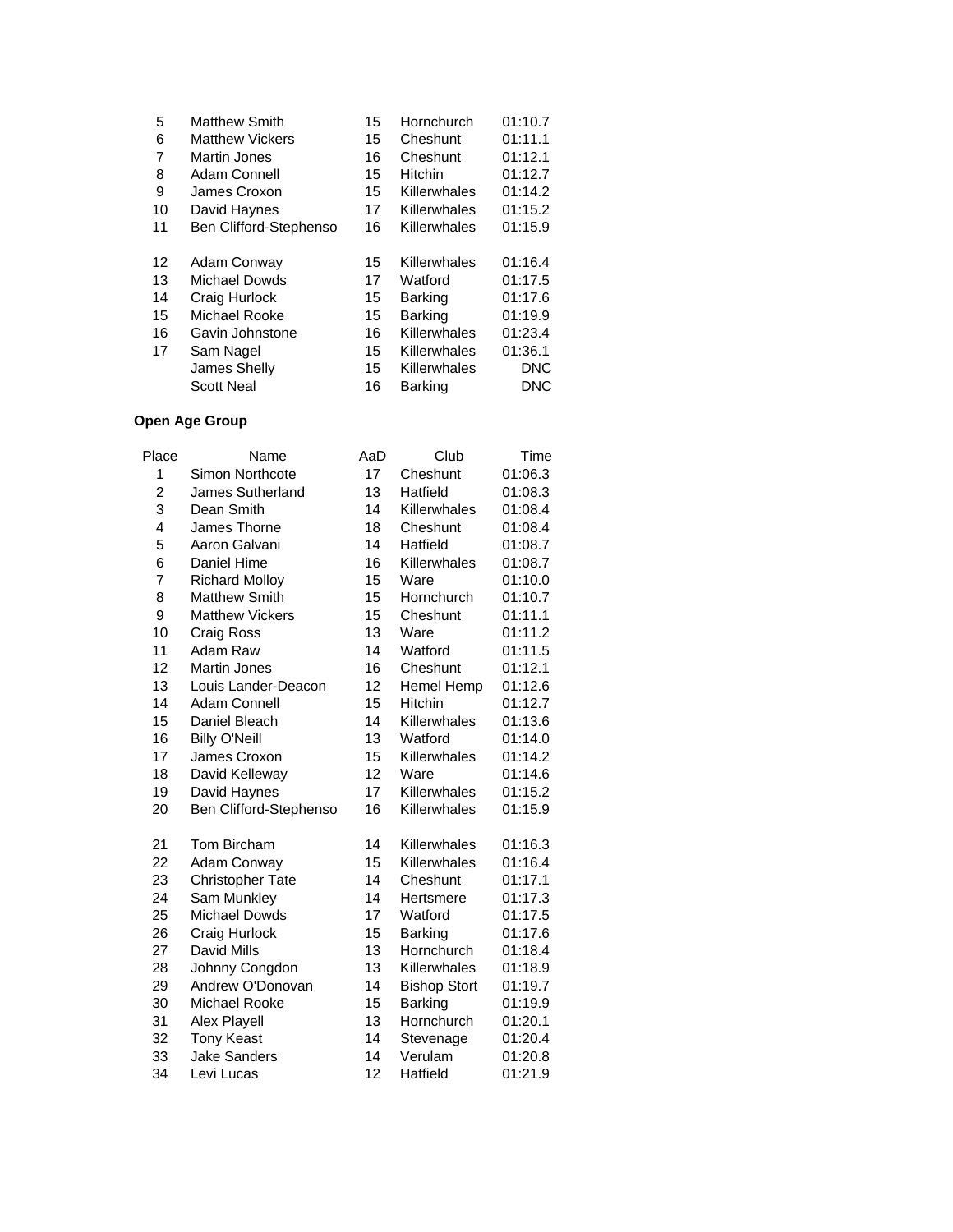| 35 | <b>Matthew Duric</b>    | 14                | Hitchin             | 01:22.0    |
|----|-------------------------|-------------------|---------------------|------------|
| 36 | Alex Baker              | 12                | Hitchin             | 01:22.2    |
| 37 | Lewis Rainbow           | 14                | <b>Hitchin</b>      | 01:22.6    |
| 38 | Samuel Colby            | 14                | Cheshunt            | 01:22.9    |
| 39 | Gavin Johnstone         | 16                | Killerwhales        | 01:23.4    |
| 40 | Lee Parker              | 13                | Killerwhales        | 01:24.0    |
| 41 | Lewis Dighton           | 12                | <b>Hitchin</b>      | 01:24.4    |
| 42 | <b>Robert Baldrance</b> | 13                | <b>Hitchin</b>      | 01:24.5    |
| 43 | <b>Christopher Cox</b>  | 12                | Hertsmere           | 01:24.8    |
| 44 | Nick Wright             | 13                | <b>Bishop Stort</b> | 01:25.0    |
| 45 | Joseph Whitbread        | 12                | Teddington          | 01:27.6    |
| 46 | Oliver Wiseman          | 13                | <b>Bishop Stort</b> | 01:28.1    |
| 47 | Tom Ward                | $12 \overline{ }$ | Stevenage           | 01:29.3    |
| 48 | Max Robinson            | 12                | Stevenage           | 01:34.5    |
| 49 | <b>Nik Spears</b>       | $12 \overline{ }$ | Watford             | 01:34.8    |
| 50 | <b>Matthew Barton</b>   | 12                | <b>Bishop Stort</b> | 01:35.3    |
| 51 | Sam Nagel               | 15                | Killerwhales        | 01:36.1    |
| 52 | <b>Daniel Paulett</b>   | 12                | Stevenage           | 01:36.8    |
| 53 | Joe Sisson              | $12 \overline{ }$ | Killerwhales        | 01:37.2    |
| 54 | Michael Walsh           | 12                | Killerwhales        | 01:38.3    |
| 55 | Jozef Chapman           | 12                | Teddington          | 01:39.3    |
| 56 | Paul Spicer             | 12                | Stevenage           | 01:40.8    |
| 57 | <b>Alexander Trew</b>   | 13                | Cheshunt            | 01:44.5    |
| 58 | Adam Spicer             | 13                | Stevenage           | 01:47.2    |
|    | Lewis Clifford-Stephen  | 12                | Killerwhales        | <b>DNC</b> |
|    | James Shelly            | 15                | Killerwhales        | <b>DNC</b> |
|    | Matthew King            | 14                | Watford             | <b>DNC</b> |
|    | <b>Scott Neal</b>       | 16                | <b>Barking</b>      | <b>DNC</b> |
|    |                         |                   |                     |            |

# **Event 17 Girls 11 Yrs/Under 50m Freestyle**

## **09 Yrs Age Group**

| Place | Name              | AaD | Club           | Time  |
|-------|-------------------|-----|----------------|-------|
| 1     | Ashley Ransome    | 9   | Hertford       | 39.78 |
| 2     | Alison Binns      | 9   | <b>Bushey</b>  | 39.89 |
| 3     | <b>Sky Draper</b> | 9   | Watford        | 40.09 |
| 4     | Naomi Raw         | 9   | <b>Bushey</b>  | 40.40 |
| 5     | Ella Dobson       | 9   | Ealing         | 41.05 |
| 6     | Georgia Blake     | 9   | Cheshunt       | 41.19 |
| 7     | Abigal Smith      | 9   | Hertsmere      | 41.72 |
| 8     | Danielle Rooke    | 9   | <b>Barking</b> | 42.14 |
| 9     | Sona Shah         | 9   | Hertsmere      | 43.30 |
| 10    | Molly McKenzie    | 9   | <b>Hitchin</b> | 43.63 |
| 11    | Annabelle Jolly   | 9   | Killerwhales   | 44.72 |

| Place | Name              | AaD | Club                | Time  |
|-------|-------------------|-----|---------------------|-------|
|       | Lydia Smith       | 10  | Hatfield            | 34.08 |
| 2     | Lynette Dixon     | 10  | Ware                | 35.11 |
| 3     | Grace Lee         | 10  | <b>Bishop Stort</b> | 36.86 |
| 4     | Emma Riddick      | 10  | Hoddesdon           | 37.64 |
| 5     | Rebecca Welch     | 10  | Cheshunt            | 37.87 |
| 6     | Danielle Unsworth | 10  | Verulam             | 38.62 |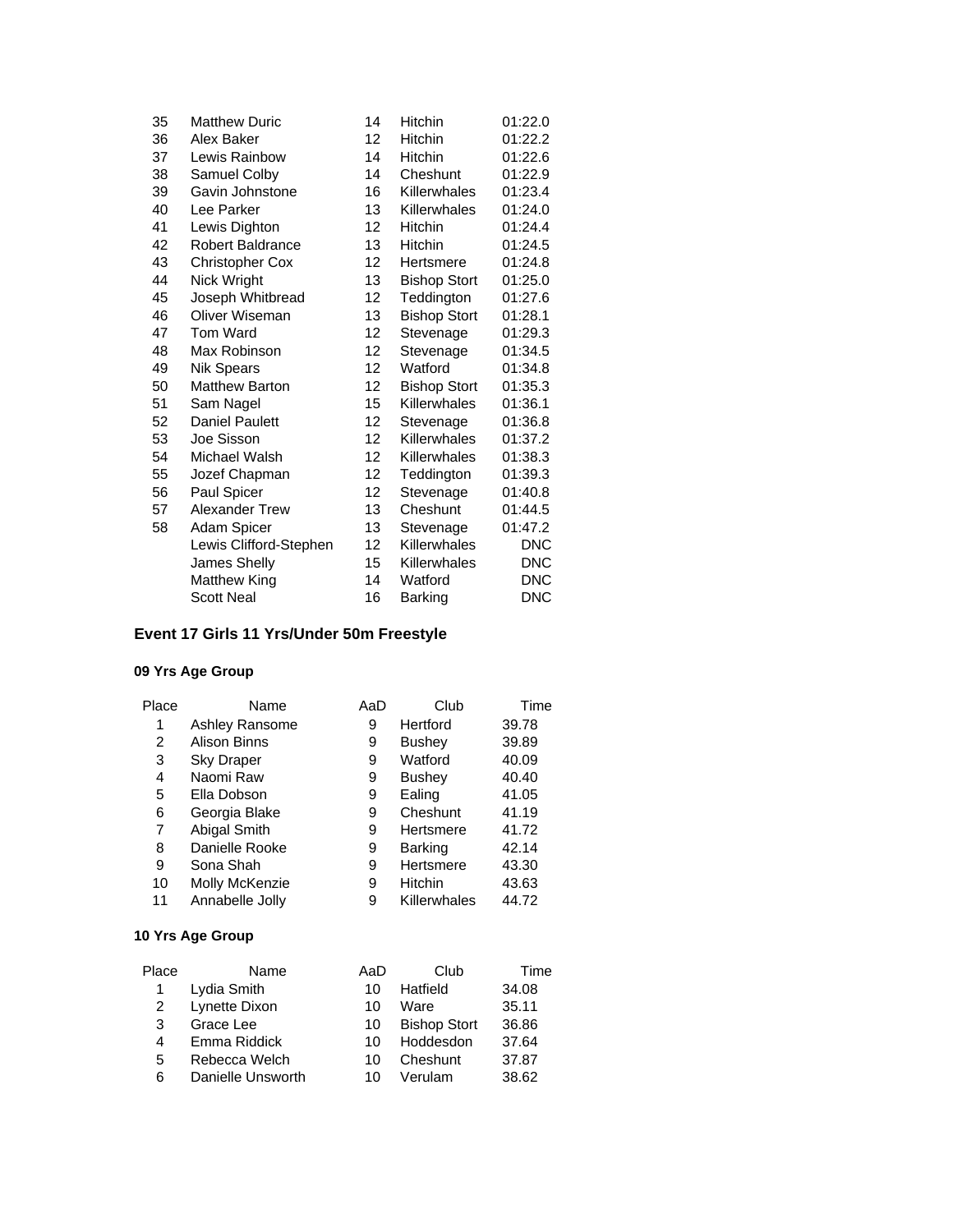| 7  | Emma Lythaby              | 10 | Hertford            | 38.65 |
|----|---------------------------|----|---------------------|-------|
| 8  | Ellie Shearman            | 10 | Tring               | 38.76 |
| 9  | Keira Sullivan            | 10 | Cheshunt            | 38.82 |
| 10 | Joanna Webb               | 10 | Hertford            | 38.93 |
| 11 | <b>Charlotte Reid</b>     | 10 | <b>Hitchin</b>      | 39.28 |
| 12 | <b>Charlotte Barton</b>   | 10 | <b>Bishop Stort</b> | 39.52 |
| 12 | Taryn Rice                | 10 | Bushey              | 39.52 |
| 14 | Emma Jayne Fisk           | 10 | <b>Bishop Stort</b> | 39.67 |
| 15 | Jaye Western              | 10 | Hitchin             | 39.81 |
| 16 | <b>Ruth Williams</b>      | 10 | Verulam             | 39.97 |
| 17 | Kathryn Burr              | 10 | Hertford            | 40.42 |
| 18 | Sarah Pritchard           | 10 | Tring               | 40.85 |
| 19 | Zoe Stewart               | 10 | Watford             | 41.11 |
| 20 | Aimee Bracebridge         | 10 | Cheshunt            | 42.94 |
| 21 | Zoe Leftley               | 10 | Barking             | 44.80 |
| 22 | <b>Eleanor Harris</b>     | 10 | Cheshunt            | 45.14 |
| 23 | Sophie Sheard             | 10 | <b>Hitchin</b>      | 46.81 |
| 24 | <b>Madeleine Phillips</b> | 10 | Cheshunt            | 50.98 |
| 25 | Hannah Parker             | 10 | Cheshunt            | 54.66 |

| Place | Name                      | AaD | Club           | Time  |
|-------|---------------------------|-----|----------------|-------|
| 1     | <b>Charlotte Claridge</b> | 11  | Hatfield       | 30.85 |
| 2     | <b>Harriet Cook</b>       | 11  | Cheshunt       | 33.90 |
| 3     | <b>Charlotte Merrell</b>  | 11  | <b>Hitchin</b> | 34.27 |
| 4     | Omonigho Momodu           | 11  | Killerwhales   | 35.28 |
| 5     | Sarah Harley              | 11  | Barking        | 35.71 |
| 6     | E. Bickford-Sawkings      | 11  | Teddington     | 35.97 |
| 7     | Paige Steel               | 11  | Hornchurch     | 36.06 |
| 8     | <b>Katie Vickers</b>      | 11  | Cheshunt       | 36.15 |
| 9     | Jade Abernethy            | 11  | Hertford       | 36.52 |
| 10    | <b>Molly Scott</b>        | 11  | Killerwhales   | 37.00 |
| 11    | Christina Stenson         | 11  | Killerwhales   | 38.59 |
| 12    | Natalie Galvani           | 11  | Hatfield       | 39.01 |
| 13    | Kate Dampster             | 11  | Killerwhales   | 40.34 |
| 14    | Lauren Dixie              | 11  | Watford        | 40.36 |
| 15    | Amy Stewart               | 11  | Watford        | 40.39 |
| 16    | <b>Emily Neal</b>         | 11  | Barking        | 40.69 |
| 17    | Megan Davis               | 11  | Watford        | 40.78 |
| 18    | <b>Heather Wilson</b>     | 11  | Killerwhales   | 40.80 |
| 19    | Georgia Beadel            | 11  | Killerwhales   | 41.04 |
| 20    | Alexandra Duric           | 11  | <b>Hitchin</b> | 42.13 |
| 21    | Darshni Shah              | 11  | Cheshunt       | 42.21 |
| 22    | <b>Heather Tysoe</b>      | 11  | Watford        | 42.25 |
| 23    | <b>Alice Barrett</b>      | 11  | Cheshunt       | 45.76 |
|       | Holly Gannon              | 11  | Hoddesdon      | DNC   |

| Place | Name                      | AaD | Club           | Time  |
|-------|---------------------------|-----|----------------|-------|
|       | <b>Charlotte Claridge</b> | 11  | Hatfield       | 30.85 |
| 2     | <b>Harriet Cook</b>       | 11  | Cheshunt       | 33.90 |
| 3     | Lydia Smith               | 10. | Hatfield       | 34.08 |
| 4     | <b>Charlotte Merrell</b>  | 11  | <b>Hitchin</b> | 34.27 |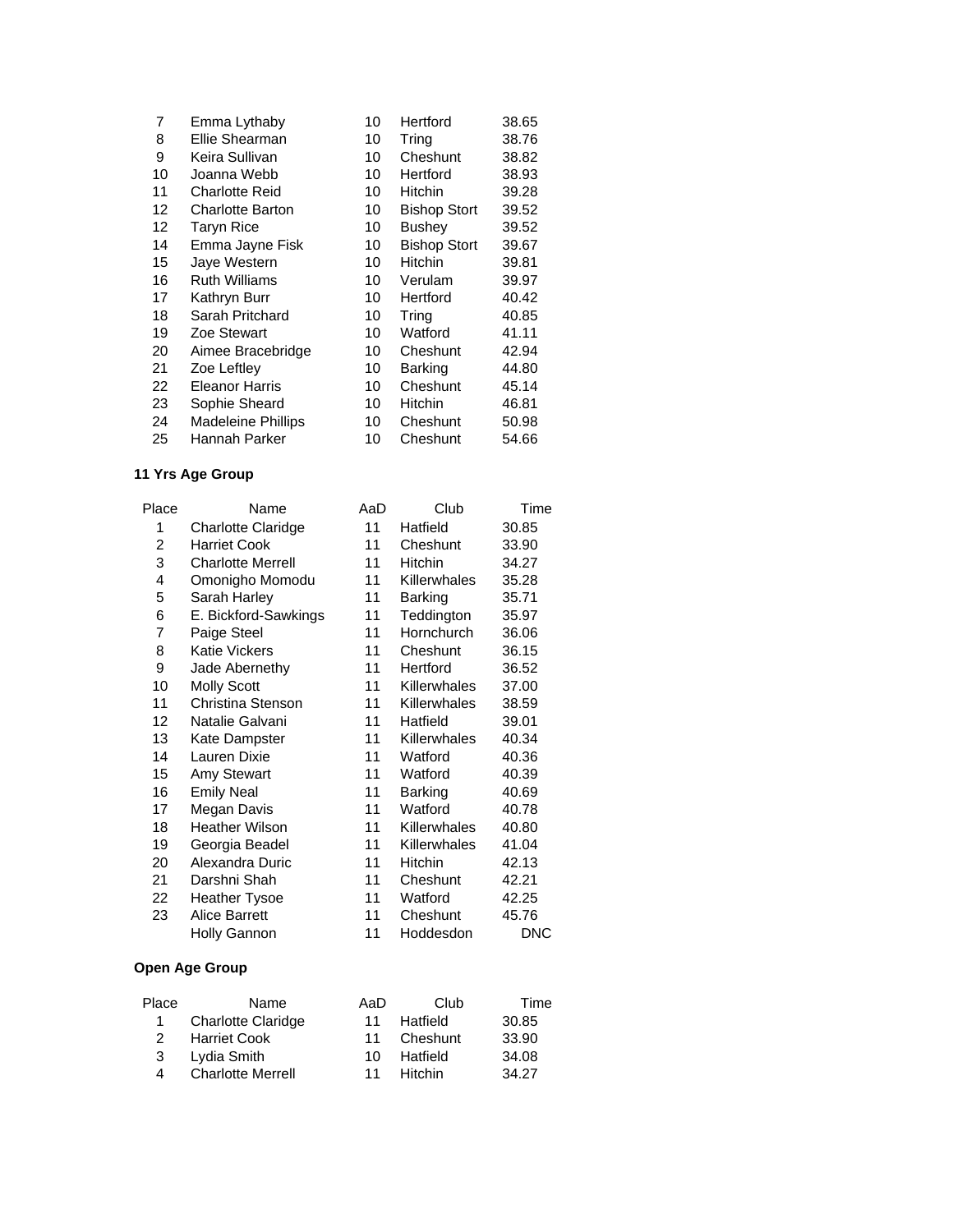| 5  | Lynette Dixon           | 10 | Ware                | 35.11 |
|----|-------------------------|----|---------------------|-------|
| 6  | Omonigho Momodu         | 11 | Killerwhales        | 35.28 |
| 7  | Sarah Harley            | 11 | <b>Barking</b>      | 35.71 |
| 8  | E. Bickford-Sawkings    | 11 | Teddington          | 35.97 |
| 9  | Paige Steel             | 11 | Hornchurch          | 36.06 |
| 10 | Katie Vickers           | 11 | Cheshunt            | 36.15 |
| 11 | Jade Abernethy          | 11 | Hertford            | 36.52 |
| 12 | Grace Lee               | 10 | <b>Bishop Stort</b> | 36.86 |
| 13 | <b>Molly Scott</b>      | 11 | Killerwhales        | 37.00 |
| 14 | Emma Riddick            | 10 | Hoddesdon           | 37.64 |
| 15 | Rebecca Welch           | 10 | Cheshunt            | 37.87 |
| 16 | Christina Stenson       | 11 | Killerwhales        | 38.59 |
| 17 | Danielle Unsworth       | 10 | Verulam             | 38.62 |
| 18 | Emma Lythaby            | 10 | Hertford            | 38.65 |
| 19 | Ellie Shearman          | 10 | Tring               | 38.76 |
| 20 | Keira Sullivan          | 10 | Cheshunt            | 38.82 |
| 21 | Joanna Webb             | 10 | Hertford            | 38.93 |
| 22 | Natalie Galvani         | 11 | Hatfield            | 39.01 |
| 23 | <b>Charlotte Reid</b>   | 10 | Hitchin             | 39.28 |
| 24 | <b>Charlotte Barton</b> | 10 | <b>Bishop Stort</b> | 39.52 |
| 24 | <b>Taryn Rice</b>       | 10 | <b>Bushey</b>       | 39.52 |
| 26 | Emma Jayne Fisk         | 10 | <b>Bishop Stort</b> | 39.67 |
| 27 |                         | 9  | Hertford            |       |
| 28 | Ashley Ransome          | 10 | Hitchin             | 39.78 |
|    | Jaye Western            |    |                     | 39.81 |
| 29 | <b>Alison Binns</b>     | 9  | <b>Bushey</b>       | 39.89 |
| 30 | <b>Ruth Williams</b>    | 10 | Verulam             | 39.97 |
| 31 | <b>Sky Draper</b>       | 9  | Watford             | 40.09 |
| 32 | Kate Dampster           | 11 | Killerwhales        | 40.34 |
| 33 | Lauren Dixie            | 11 | Watford             | 40.36 |
| 34 | Amy Stewart             | 11 | Watford             | 40.39 |
| 35 | Naomi Raw               | 9  | <b>Bushey</b>       | 40.40 |
| 36 | Kathryn Burr            | 10 | Hertford            | 40.42 |
| 37 | <b>Emily Neal</b>       | 11 | Barking             | 40.69 |
| 38 | Megan Davis             | 11 | Watford             | 40.78 |
| 39 | <b>Heather Wilson</b>   | 11 | Killerwhales        | 40.80 |
| 40 | Sarah Pritchard         | 10 | Tring               | 40.85 |
| 41 | Georgia Beadel          | 11 | Killerwhales        | 41.04 |
| 42 | Ella Dobson             | 9  | Ealing              | 41.05 |
| 43 | Zoe Stewart             | 10 | Watford             | 41.11 |
| 44 | Georgia Blake           | 9  | Cheshunt            | 41.19 |
| 45 | <b>Abigal Smith</b>     | 9  | Hertsmere           | 41.72 |
| 46 | Alexandra Duric         | 11 | Hitchin             | 42.13 |
| 47 | Danielle Rooke          | 9  | Barking             | 42.14 |
| 48 | Darshni Shah            | 11 | Cheshunt            | 42.21 |
| 49 | <b>Heather Tysoe</b>    | 11 | Watford             | 42.25 |
| 50 | Aimee Bracebridge       | 10 | Cheshunt            | 42.94 |
| 51 | Sona Shah               | 9  | Hertsmere           | 43.30 |
| 52 | Molly McKenzie          | 9  | Hitchin             | 43.63 |
| 53 | Annabelle Jolly         | 9  | Killerwhales        | 44.72 |
| 54 | Zoe Leftley             | 10 | Barking             | 44.80 |
| 55 | <b>Eleanor Harris</b>   | 10 | Cheshunt            | 45.14 |
| 56 | <b>Alice Barrett</b>    | 11 | Cheshunt            | 45.76 |
| 57 | Sophie Sheard           | 10 | Hitchin             | 46.81 |
| 58 | Madeleine Phillips      | 10 | Cheshunt            | 50.98 |
| 59 | Hannah Parker           | 10 | Cheshunt            | 54.66 |
|    |                         |    |                     |       |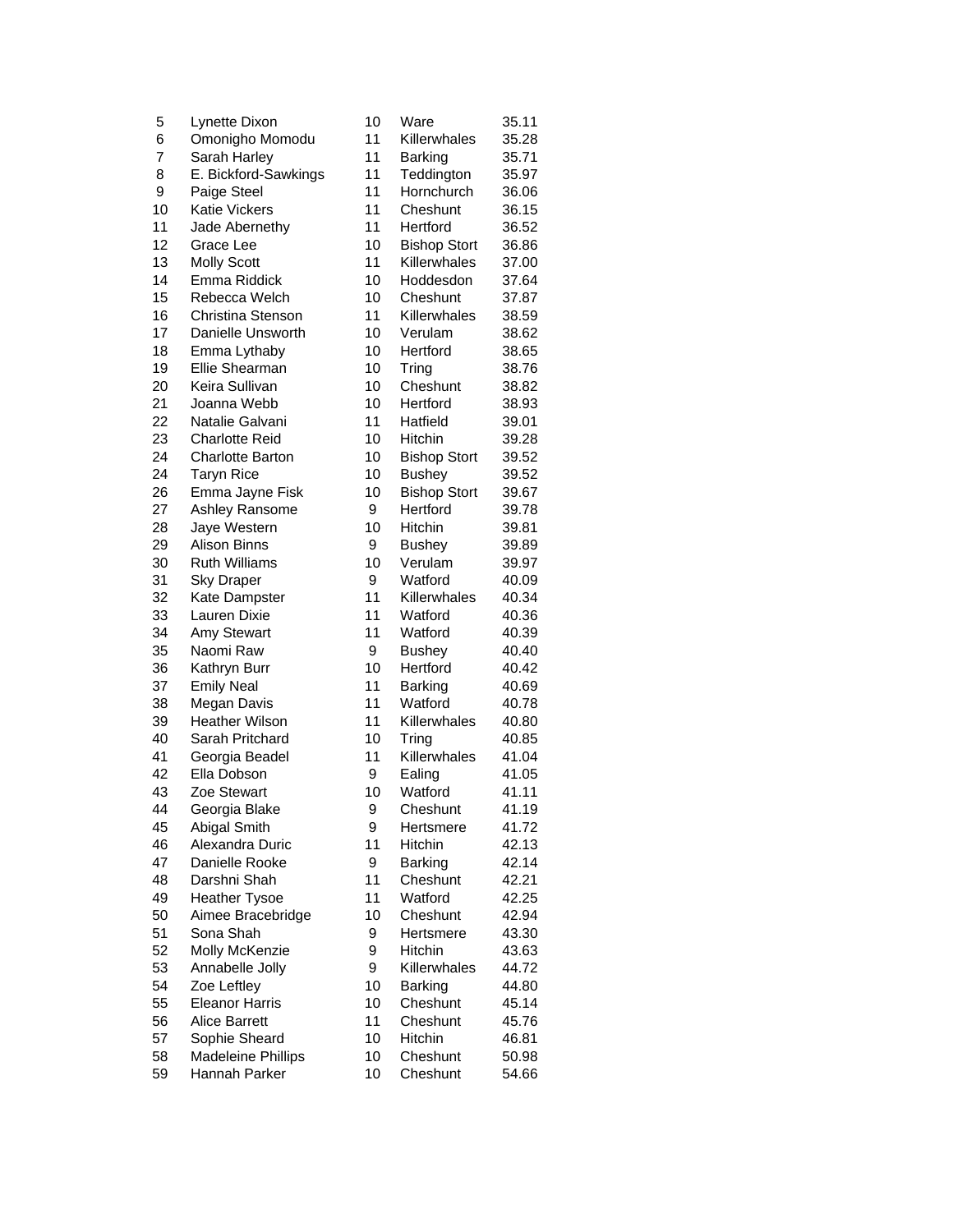# **Event 18 Boys 11 Yrs/Under 50m Freestyle**

## **09 Yrs Age Group**

| Place | Name                     | AaD | Club           | Time  |
|-------|--------------------------|-----|----------------|-------|
| 1     | George Lavallin          | 9   | Mid Beds       | 35.50 |
| 2     | Luke Jones               | 9   | Hertsmere      | 39.55 |
| 3     | <b>Matthew Williams</b>  | 9   | Cheshunt       | 39.74 |
| 4     | Luke Ames                | 9   | Watford        | 43.03 |
| 5     | George Goldrick          | 9   | <b>Barking</b> | 43.37 |
| 6     | <b>Jason Trew</b>        | 9   | Cheshunt       | 43.93 |
| 7     | <b>Matthew Spraggett</b> | 9   | Cheshunt       | 44.59 |
| 8     | Sam Ditchfield           | 9   | Hertford       | 46.38 |
| 9     | Priyen Shah              | 9   | Cheshunt       | 49.41 |
| 10    | Jamie Scott              | 9   | <b>Bushey</b>  | 50.56 |
| 11    | <b>Steven Binns</b>      | 9   | <b>Bushev</b>  | 57.90 |

## **10 Yrs Age Group**

| Place | Name                    | AaD | Club       | Time  |
|-------|-------------------------|-----|------------|-------|
| 1     | Joel Knight             | 10  | Hatfield   | 32.75 |
| 2     | Jack Spence             | 10  | Watford    | 36.53 |
| 3     | James Lawrence          | 10  | Hertsmere  | 36.85 |
| 4     | Andrew Whitbread        | 10  | Teddington | 37.78 |
| 5     | <b>Blair Davies</b>     | 10  | Tring      | 38.59 |
| 6     | <b>Benedict Chapman</b> | 10  | Teddington | 40.22 |
| 7     | Matthew Chapman         | 10  | Watford    | 40.31 |
| 8     | <b>Matthew Paulett</b>  | 10  | Stevenage  | 40.35 |
| 9     | <b>Graham Tate</b>      | 10  | Cheshunt   | 42.46 |
| 10    | <b>Curtis Daher</b>     | 10  | Hitchin    | 50.80 |
|       |                         |     |            |       |

| Place | Name                    | AaD | Club                | Time  |
|-------|-------------------------|-----|---------------------|-------|
| 1     | <b>Ricky Jones</b>      | 11  | Hertsmere           | 31.08 |
| 2     | Jake Robinson           | 11  | Stevenage           | 32.43 |
| 3     | Cameron Jones           | 11  | <b>Romford Town</b> | 33.26 |
| 3     | Jay Munkley             | 11  | Hertsmere           | 33.26 |
| 5     | Tom Webb                | 11  | Killerwhales        | 33.45 |
| 6     | James Devine            | 11  | Verulam             | 34.46 |
| 7     | George Farrell          | 11  | Hatfield            | 34.50 |
| 8     | <b>Oliver Barker</b>    | 11  | Verulam             | 34.91 |
| 9     | Kieran Huggett          | 11  | <b>Bishop Stort</b> | 34.92 |
| 10    | <b>Matthew Harris</b>   | 11  | Cheshunt            | 35.48 |
| 11    | <b>Fraser Chivers</b>   | 11  | Hitchin             | 35.62 |
| 12    | Jed Ardren              | 11  | Hoddesdon           | 36.04 |
| 13    | <b>Toby Andrews</b>     | 11  | Killerwhales        | 36.22 |
| 14    | Aaron Fletcher          | 11  | Cheshunt            | 36.91 |
| 15    | James Holyoak           | 11  | Barking             | 37.64 |
| 16    | Mark Sleigh             | 11  | Barking             | 37.81 |
| 17    | Adam Edwards            | 11  | Hornchurch          | 38.33 |
| 18    | <b>Matthew Costello</b> | 11  | Stevenage           | 39.00 |
| 19    | Tom Skingsley           | 11  | Killerwhales        | 39.14 |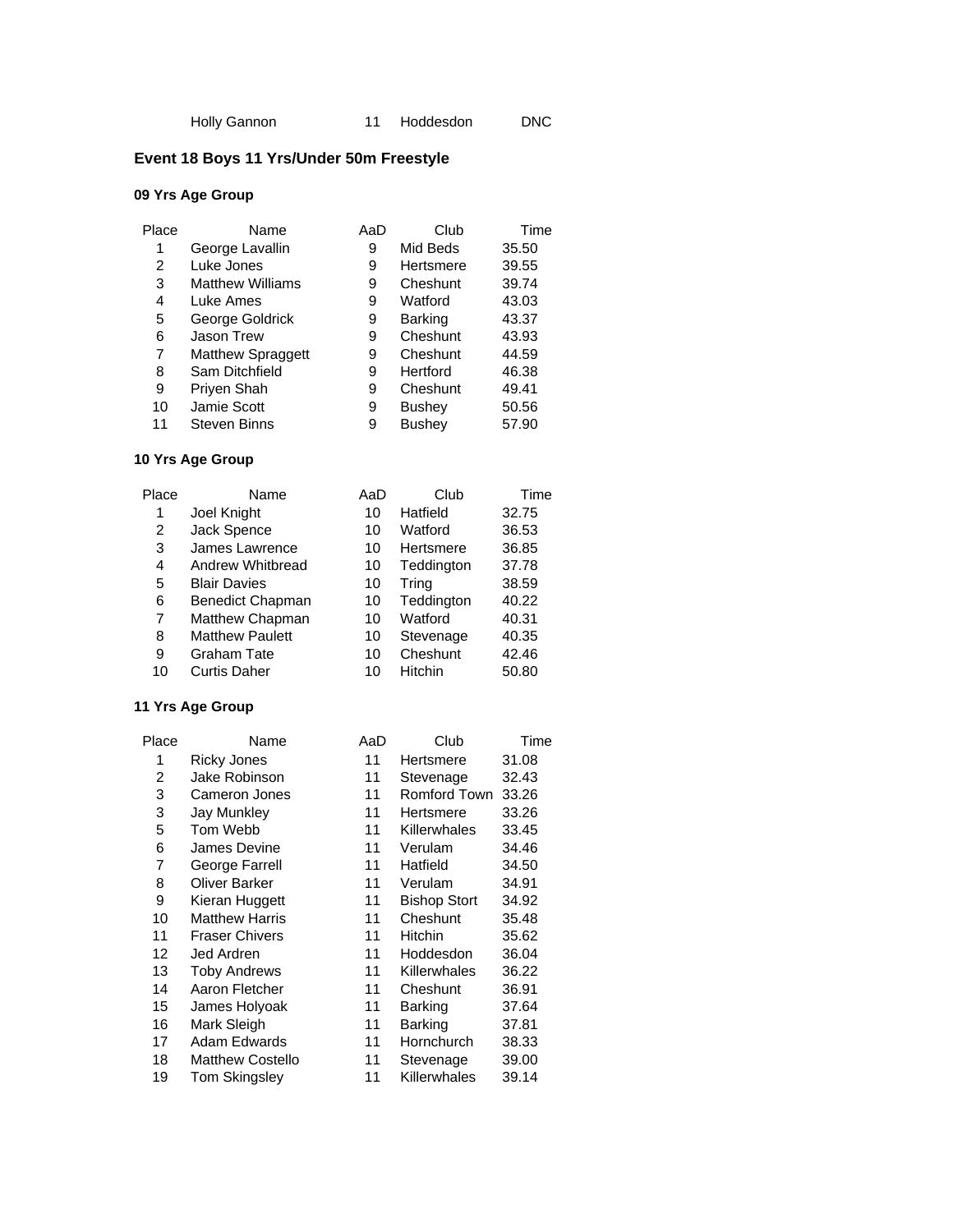| 20 | Robbie Waddup       | 11 | Bushev       | 39.30 |
|----|---------------------|----|--------------|-------|
| 21 | Alexander Spraggett | 11 | Cheshunt     | 39.46 |
| 22 | Sam Sparks          | 11 | Killerwhales | 40.53 |
|    | Miran Shah          | 11 | Hertsmere    | DNC.  |

## **Open Age Group**

| Place          | Name                    | AaD | Club                | Time       |
|----------------|-------------------------|-----|---------------------|------------|
| 1              | <b>Ricky Jones</b>      | 11  | Hertsmere           | 31.08      |
| $\overline{c}$ | Jake Robinson           | 11  | Stevenage           | 32.43      |
| 3              | Joel Knight             | 10  | Hatfield            | 32.75      |
| 4              | <b>Cameron Jones</b>    | 11  | Romford Town        | 33.26      |
| 4              | <b>Jay Munkley</b>      | 11  | Hertsmere           | 33.26      |
| 6              | Tom Webb                | 11  | Killerwhales        | 33.45      |
| 7              | James Devine            | 11  | Verulam             | 34.46      |
| 8              | George Farrell          | 11  | Hatfield            | 34.50      |
| 9              | <b>Oliver Barker</b>    | 11  | Verulam             | 34.91      |
| 10             | Kieran Huggett          | 11  | <b>Bishop Stort</b> | 34.92      |
| 11             | <b>Matthew Harris</b>   | 11  | Cheshunt            | 35.48      |
| 12             | George Lavallin         | 9   | Mid Beds            | 35.50      |
| 13             | <b>Fraser Chivers</b>   | 11  | Hitchin             | 35.62      |
| 14             | Jed Ardren              | 11  | Hoddesdon           | 36.04      |
| 15             | <b>Toby Andrews</b>     | 11  | Killerwhales        | 36.22      |
| 16             | Jack Spence             | 10  | Watford             | 36.53      |
| 17             | James Lawrence          | 10  | Hertsmere           | 36.85      |
| 18             | Aaron Fletcher          | 11  | Cheshunt            | 36.91      |
| 19             | James Holyoak           | 11  | <b>Barking</b>      | 37.64      |
| 20             | Andrew Whitbread        | 10  | Teddington          | 37.78      |
| 21             | Mark Sleigh             | 11  | <b>Barking</b>      | 37.81      |
| 22             | Adam Edwards            | 11  | Hornchurch          | 38.33      |
| 23             | <b>Blair Davies</b>     | 10  | Tring               | 38.59      |
| 24             | Matthew Costello        | 11  | Stevenage           | 39.00      |
| 25             | <b>Tom Skingsley</b>    | 11  | Killerwhales        | 39.14      |
| 26             | Robbie Waddup           | 11  | <b>Bushey</b>       | 39.30      |
| 27             | Alexander Spraggett     | 11  | Cheshunt            | 39.46      |
| 28             | Luke Jones              | 9   | Hertsmere           | 39.55      |
| 29             | <b>Matthew Williams</b> | 9   | Cheshunt            | 39.74      |
| 30             | <b>Benedict Chapman</b> | 10  | Teddington          | 40.22      |
| 31             | Matthew Chapman         | 10  | Watford             | 40.31      |
| 32             | <b>Matthew Paulett</b>  | 10  | Stevenage           | 40.35      |
| 33             | Sam Sparks              | 11  | Killerwhales        | 40.53      |
| 34             | Graham Tate             | 10  | Cheshunt            | 42.46      |
| 35             | Luke Ames               | 9   | Watford             | 43.03      |
| 36             | George Goldrick         | 9   | Barking             | 43.37      |
| 37             | <b>Jason Trew</b>       | 9   | Cheshunt            | 43.93      |
| 38             | Matthew Spraggett       | 9   | Cheshunt            | 44.59      |
| 39             | Sam Ditchfield          | 9   | Hertford            | 46.38      |
| 40             | Priyen Shah             | 9   | Cheshunt            | 49.41      |
| 41             | Jamie Scott             | 9   | <b>Bushey</b>       | 50.56      |
| 42             | <b>Curtis Daher</b>     | 10  | Hitchin             | 50.80      |
| 43             | <b>Steven Binns</b>     | 9   | <b>Bushey</b>       | 57.90      |
|                | Miran Shah              | 11  | Hertsmere           | <b>DNC</b> |

#### **Event 19 Girls 12 Yrs/Over 100m Breaststroke**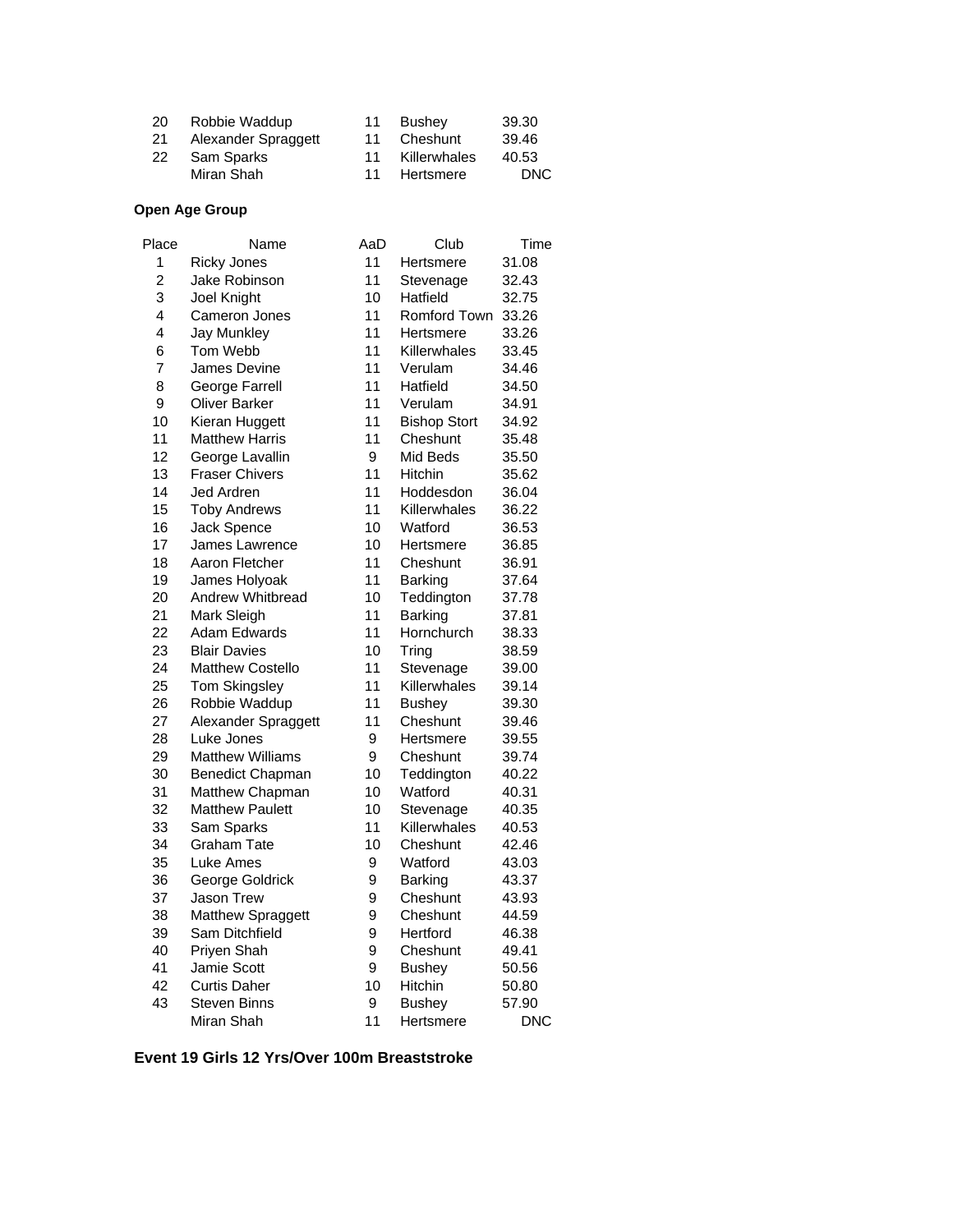| Place | Name                      | AaD               | Club                | Time    |       |
|-------|---------------------------|-------------------|---------------------|---------|-------|
| 1     | Sarah Swindell            | 12 <sup>°</sup>   | Hatfield            | 01:28.7 |       |
| 2     | Abigail Lavallin          | 12 <sup>2</sup>   | Mid Beds            | 01:29.4 |       |
| 3     | Alexandra Edwards         | 12 <sup>2</sup>   | Hornchurch          | 01:31.3 |       |
| 4     | Saffron Ardern            | 12                | Hoddesdon           | 01:32.6 |       |
| 5     | <b>Hazel Pickford</b>     | 12 <sup>2</sup>   | Watford             | 01:32.8 |       |
| 6     | <b>Helen Clifford</b>     | $12 \,$           | Bushey              | 01:34.8 |       |
| 7     | Molly Rolls               | 12 <sup>2</sup>   | Hatfield            | 01:35.0 |       |
| 8     | Charlotte Lynn            | $12 \overline{ }$ | Tring               | 01:36.3 |       |
| 9     | <b>Claire Louise Fisk</b> | 12 <sup>2</sup>   | <b>Bishop Stort</b> | 01:36.4 |       |
| 10    | <b>Charlotte Cattle</b>   | 12 <sup>2</sup>   | Hatfield            | 01:37.3 |       |
| 11    | Nina Wiseman              | $12 \overline{ }$ | <b>Bishop Stort</b> | 01:37.7 |       |
| 12    | Georgia Shaw              | 12 <sup>2</sup>   | Killerwhales        | 01:38.8 |       |
| 13    | Shanice Chapman           | $12 \overline{ }$ | Watford             | 01:40.2 |       |
| 14    | Chelsea McKenzie          | 12                | <b>Hitchin</b>      | 01:40.2 |       |
| 15    | Hana Hammouda             | $12 \overline{ }$ | Barking             | 01:40.5 |       |
| 16    | Rebecca Winter            | 12 <sup>2</sup>   | Barking             | 01:41.5 |       |
| 17    | Lauren Hardy              | $12 \overline{ }$ | <b>Bishop Stort</b> | 01:41.9 |       |
| 18    | Rebecca Mansfield         | $12 \overline{ }$ | Cheshunt            | 01:44.4 |       |
| 19    | <b>Tamsyn Willis</b>      | 12 <sup>2</sup>   | <b>Bushey</b>       | 01:44.4 |       |
| 20    | <b>Emily Raw</b>          | 12                | <b>Bushey</b>       | 01:44.5 |       |
| 21    | Marie Morgan              | 12 <sup>2</sup>   | Hertford            | 01:44.6 |       |
| 22    | Grace Jolly               | $12 \overline{ }$ | Killerwhales        | 01:45.5 |       |
| 23    | Abigail Harrington        | 12 <sup>2</sup>   | <b>Barking</b>      | 01:46.7 |       |
| 24    | Helena Berry              | $12 \overline{ }$ | <b>Bishop Stort</b> | 01:50.5 |       |
| 25    | Chelsea Buchanan          | 12                | Killerwhales        | 01:51.6 |       |
| 26    | Emma Lewis                | $12 \overline{ }$ | Watford             | 01:51.8 |       |
| 27    | <b>Ria Sanders</b>        | $12 \overline{ }$ | Verulam             | 01:52.2 |       |
|       | <b>Ashleigh Cattle</b>    | 12                | Hatfield            | DQ      | SA-1L |

| Place | Name                 | AaD | Club                | Time    |       |
|-------|----------------------|-----|---------------------|---------|-------|
| 1     | Micha Daher          | 13  | Hitchin             | 01:22.8 |       |
| 2     | Jennifer Holland     | 13  | Hornchurch          | 01:25.8 |       |
| 3     | Katie Quinn          | 13  | Hatfield            | 01:28.3 |       |
| 4     | Jenny Kenwell        | 13  | Hatfield            | 01:28.8 |       |
| 5     | Emma Tootill         | 13  | Hertsmere           | 01:28.9 |       |
| 6     | Jessica Pursglove    | 13  | <b>Bishop Stort</b> | 01:30.4 |       |
| 7     | Phoebe Morgan        | 13  | Cheshunt            | 01:30.6 |       |
| 8     | <b>Katie Miles</b>   | 13  | <b>Killerwhales</b> | 01:32.2 |       |
| 9     | Katinka Merchan      | 13  | <b>Killerwhales</b> | 01:32.2 |       |
| 10    | Kalei Andrews        | 13  | Killerwhales        | 01:34.1 |       |
| 11    | Claire Wilson        | 13  | <b>Killerwhales</b> | 01:35.2 |       |
| 12    | Victoria Healey      | 13  | Verulam             | 01:39.2 |       |
| 13    | Sian Ayling          | 13  | Watford             | 01:41.1 |       |
| 14    | Joanna Johnstone     | 13  | <b>Killerwhales</b> | 01:41.6 |       |
| 15    | Emily Dempsey        | 13  | Stevenage           | 01:42.1 |       |
| 16    | <b>Elanor Cadcow</b> | 13  | <b>Bishop Stort</b> | 01:43.8 |       |
| 17    | Rosie O'Sullivan     | 13  | Hitchin             | 01:49.0 |       |
| 18    | Helena Budarkiewicz  | 13  | Watford             | 01:49.0 |       |
|       | Josie Larkin         | 13  | Killerwhales        | DQ      | SA-1L |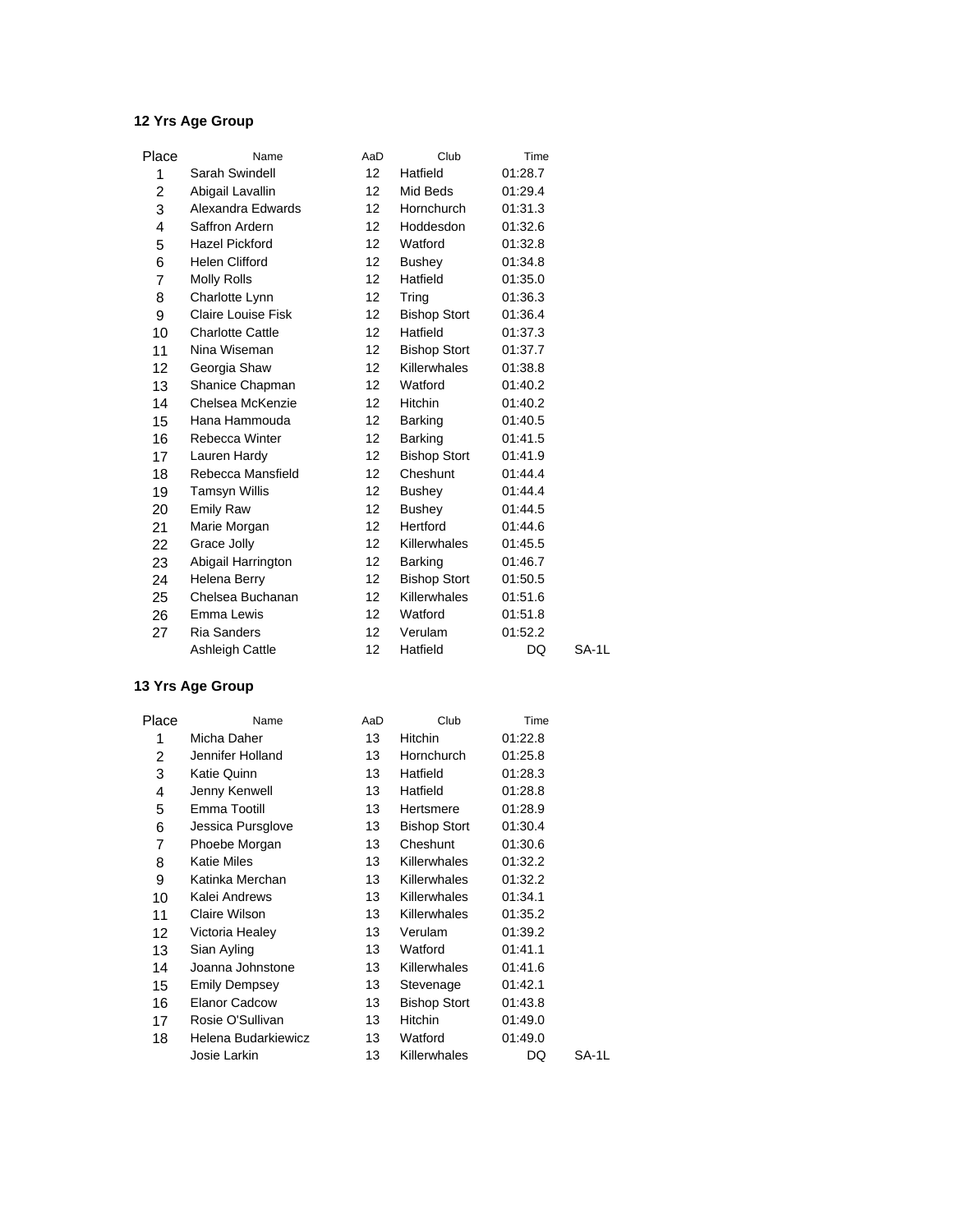| Place | Name                  | AaD | Club           | Time    |       |
|-------|-----------------------|-----|----------------|---------|-------|
| 1     | Laura Smith           | 14  | Hatfield       | 01:25.1 |       |
| 2     | Lauren Rouffe         | 14  | Killerwhales   | 01:26.3 |       |
| 3     | Ellen Scott           | 14  | Killerwhales   | 01:26.5 |       |
| 4     | Laura Kenwell         | 14  | Hatfield       | 01:28.8 |       |
| 5     | Emma Simmonds         | 14  | <b>Barking</b> | 01:30.5 |       |
| 6     | Robyn Beadel          | 14  | Killerwhales   | 01:30.6 |       |
| 7     | Ami Shah              | 14  | Hertsmere      | 01:31.2 |       |
| 8     | Victoria Beaumont     | 14  | Killerwhales   | 01:45.6 |       |
| 9     | <b>Emily Endacott</b> | 14  | Killerwhales   | 01:49.0 |       |
| 10    | Nicola Shepherd       | 14  | Stevenage      | 01:51.2 |       |
|       | Rachel Green          | 14  | Killerwhales   | DQ      | SL-2L |
|       |                       |     |                |         |       |

### **15 Yrs/Over Age Group**

| Place | Name                 | AaD | Club                | Time       |
|-------|----------------------|-----|---------------------|------------|
| 1     | Joanna Sutherland    | 15  | <b>Bishop Stort</b> | 01:21.2    |
| 2     | Saffee Dineen        | 15  | Cheshunt            | 01:21.8    |
| 3     | <b>Kirsty Forbes</b> | 15  | Killerwhales        | 01:22.1    |
| 4     | Georgina Clark       | 16  | Hornchurch          | 01:25.4    |
| 5     | Laura West           | 15  | Hitchin             | 01:26.9    |
| 6     | Christina Holland    | 15  | Hornchurch          | 01:27.2    |
| 7     | Laura Andrews        | 16  | Killerwhales        | 01:29.8    |
| 8     | Eva Waddup           | 15  | Bushey              | 01:31.2    |
| 9     | Katherine Walsh      | 15  | Killerwhales        | 01:31.3    |
| 10    | Helen Baldrance      | 16  | Hitchin             | 01:31.4    |
| 11    | Hayley Doran         | 16  | Hitchin             | 01:32.8    |
| 12    | Nicola Sharkey       | 15  | Hatfield            | 01:35.2    |
| 13    | Julia Braybrooke     | 18  | Killerwhales        | 01:36.5    |
| 14    | Ellena Wheatley      | 15  | Killerwhales        | 01:38.6    |
| 15    | Rebecca Wright       | 15  | <b>Bishop Stort</b> | 01:40.0    |
| 16    | Zara Goddard         | 16  | <b>Barking</b>      | 01:42.5    |
| 17    | Hollie Buchanan      | 15  | Killerwhales        | 01:53.1    |
|       | Susannah Haynes      | 15  | Killerwhales        | <b>DNC</b> |
|       | Rebecca Allen        | 15  | Hitchin             | <b>DNC</b> |
|       | Lauren Simmonds      | 15  | Watford             | <b>DNC</b> |
|       |                      |     |                     |            |

| Place | Name               | AaD | Club                | Time    |
|-------|--------------------|-----|---------------------|---------|
| 1     | Joanna Sutherland  | 15  | <b>Bishop Stort</b> | 01:21.2 |
| 2     | Saffee Dineen      | 15  | Cheshunt            | 01:21.8 |
| 3     | Kirsty Forbes      | 15  | Killerwhales        | 01:22.1 |
| 4     | Micha Daher        | 13  | Hitchin             | 01:22.8 |
| 5     | Laura Smith        | 14  | Hatfield            | 01:25.1 |
| 6     | Georgina Clark     | 16  | Hornchurch          | 01:25.4 |
| 7     | Jennifer Holland   | 13  | Hornchurch          | 01:25.8 |
| 8     | Lauren Rouffe      | 14  | Killerwhales        | 01:26.3 |
| 9     | Ellen Scott        | 14  | Killerwhales        | 01:26.5 |
| 10    | Laura West         | 15  | Hitchin             | 01:26.9 |
| 11    | Christina Holland  | 15  | Hornchurch          | 01:27.2 |
| 12    | <b>Katie Quinn</b> | 13  | Hatfield            | 01:28.3 |
| 13    | Sarah Swindell     | 12  | Hatfield            | 01:28.7 |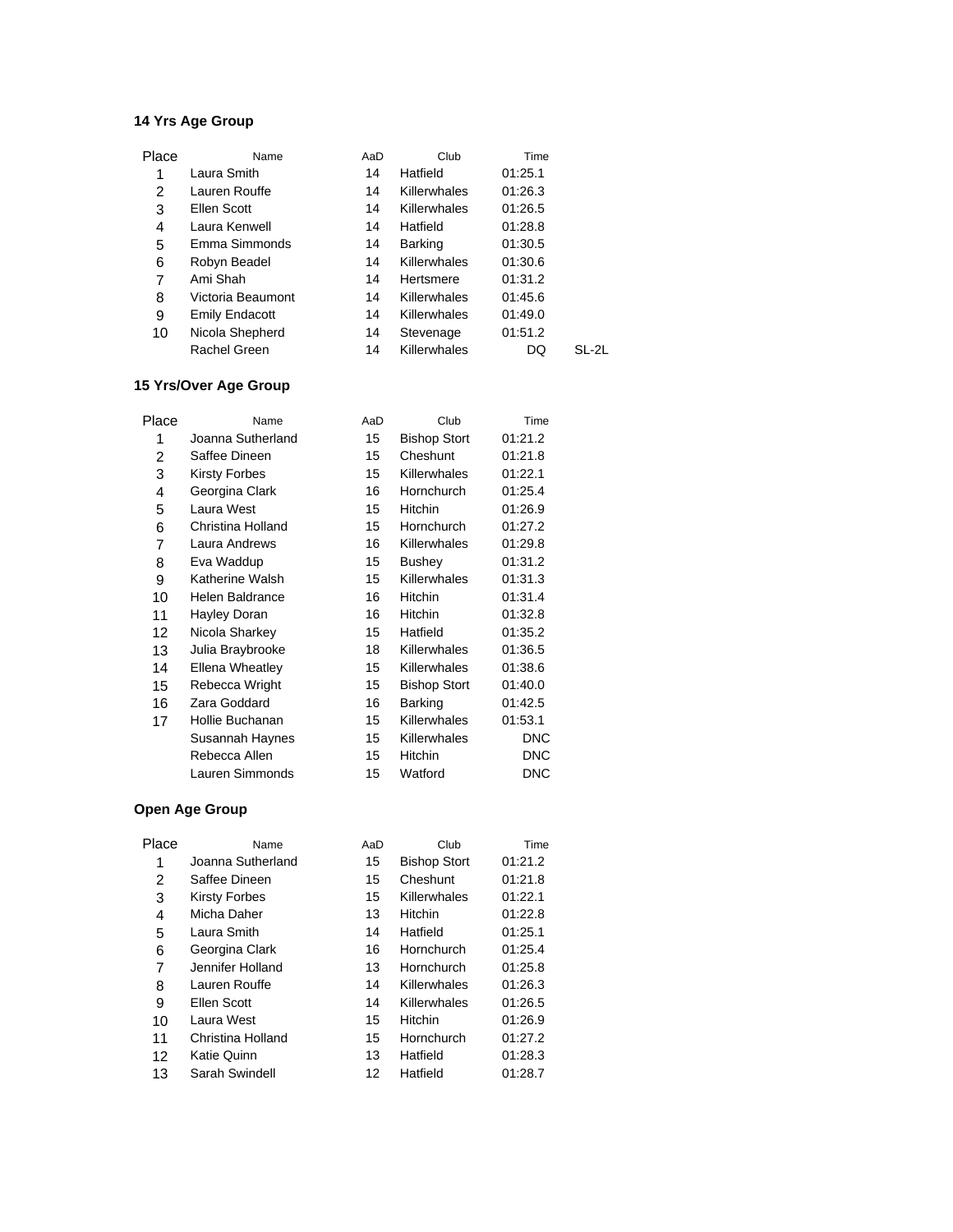| 14 | Jenny Kenwell                       | 13 | Hatfield                | 01:28.8 |
|----|-------------------------------------|----|-------------------------|---------|
| 14 | Laura Kenwell                       | 14 | Hatfield                | 01:28.8 |
| 16 | Emma Tootill                        | 13 | Hertsmere               | 01:28.9 |
| 17 | Abigail Lavallin                    | 12 | Mid Beds                | 01:29.4 |
| 18 | Laura Andrews                       | 16 | Killerwhales            | 01:29.8 |
| 19 | Jessica Pursglove                   | 13 | <b>Bishop Stort</b>     | 01:30.4 |
| 20 | Emma Simmonds                       | 14 | Barking                 | 01:30.5 |
| 21 | Phoebe Morgan                       | 13 | Cheshunt                | 01:30.6 |
| 22 | Robyn Beadel                        | 14 | Killerwhales            | 01:30.6 |
| 23 | Eva Waddup                          | 15 | <b>Bushey</b>           | 01:31.2 |
| 24 | Ami Shah                            | 14 | Hertsmere               | 01:31.2 |
| 25 | Katherine Walsh                     | 15 | Killerwhales            | 01:31.3 |
| 26 | Alexandra Edwards                   | 12 | Hornchurch              | 01:31.3 |
| 27 | Helen Baldrance                     | 16 | Hitchin                 | 01:31.4 |
| 28 | <b>Katie Miles</b>                  | 13 | Killerwhales            | 01:32.2 |
| 29 | Katinka Merchan                     | 13 | Killerwhales            | 01:32.2 |
| 30 | Saffron Ardern                      | 12 | Hoddesdon               | 01:32.6 |
| 31 | <b>Hazel Pickford</b>               | 12 | Watford                 | 01:32.8 |
| 32 | Hayley Doran                        | 16 | Hitchin                 | 01:32.8 |
| 33 | Kalei Andrews                       | 13 | Killerwhales            | 01:34.1 |
| 34 | <b>Helen Clifford</b>               | 12 | <b>Bushey</b>           | 01:34.8 |
| 35 | <b>Molly Rolls</b>                  | 12 | Hatfield                | 01:35.0 |
| 36 | Nicola Sharkey                      | 15 | Hatfield                | 01:35.2 |
| 37 | Claire Wilson                       | 13 | Killerwhales            | 01:35.2 |
| 38 | Charlotte Lynn                      | 12 | Tring                   | 01:36.3 |
| 39 | <b>Claire Louise Fisk</b>           | 12 | <b>Bishop Stort</b>     | 01:36.4 |
| 40 | Julia Braybrooke                    | 18 | Killerwhales            | 01:36.5 |
| 41 | <b>Charlotte Cattle</b>             | 12 | Hatfield                | 01:37.3 |
| 42 | Nina Wiseman                        | 12 | <b>Bishop Stort</b>     | 01:37.7 |
| 43 | <b>Ellena Wheatley</b>              | 15 | Killerwhales            | 01:38.6 |
| 44 | Georgia Shaw                        | 12 | Killerwhales            | 01:38.8 |
| 45 | Victoria Healey                     | 13 | Verulam                 | 01:39.2 |
|    | Rebecca Wright                      | 15 | <b>Bishop Stort</b>     | 01:40.0 |
| 46 |                                     | 12 | Watford                 | 01:40.2 |
| 47 | Shanice Chapman<br>Chelsea McKenzie | 12 | Hitchin                 | 01:40.2 |
| 48 |                                     | 12 |                         | 01:40.5 |
| 49 | Hana Hammouda                       | 13 | <b>Barking</b>          | 01:41.1 |
| 50 | Sian Ayling                         |    | Watford                 | 01:41.5 |
| 51 | Rebecca Winter                      | 12 | Barking<br>Killerwhales | 01:41.6 |
| 52 | Joanna Johnstone                    | 13 |                         |         |
| 53 | Lauren Hardy                        | 12 | <b>Bishop Stort</b>     | 01:41.9 |
| 54 | <b>Emily Dempsey</b>                | 13 | Stevenage               | 01:42.1 |
| 55 | Zara Goddard                        | 16 | Barking                 | 01:42.5 |
| 56 | <b>Elanor Cadcow</b>                | 13 | <b>Bishop Stort</b>     | 01:43.8 |
| 57 | Rebecca Mansfield                   | 12 | Cheshunt                | 01:44.4 |
| 58 | <b>Tamsyn Willis</b>                | 12 | <b>Bushey</b>           | 01:44.4 |
| 59 | Emily Raw                           | 12 | <b>Bushey</b>           | 01:44.5 |
| 60 | Marie Morgan                        | 12 | Hertford                | 01:44.6 |
| 61 | Grace Jolly                         | 12 | Killerwhales            | 01:45.5 |
| 62 | Victoria Beaumont                   | 14 | Killerwhales            | 01:45.6 |
| 63 | Abigail Harrington                  | 12 | Barking                 | 01:46.7 |
| 64 | Rosie O'Sullivan                    | 13 | Hitchin                 | 01:49.0 |
| 65 | <b>Emily Endacott</b>               | 14 | Killerwhales            | 01:49.0 |
| 66 | Helena Budarkiewicz                 | 13 | Watford                 | 01:49.0 |
| 67 | Helena Berry                        | 12 | <b>Bishop Stort</b>     | 01:50.5 |
| 68 | Nicola Shepherd                     | 14 | Stevenage               | 01:51.2 |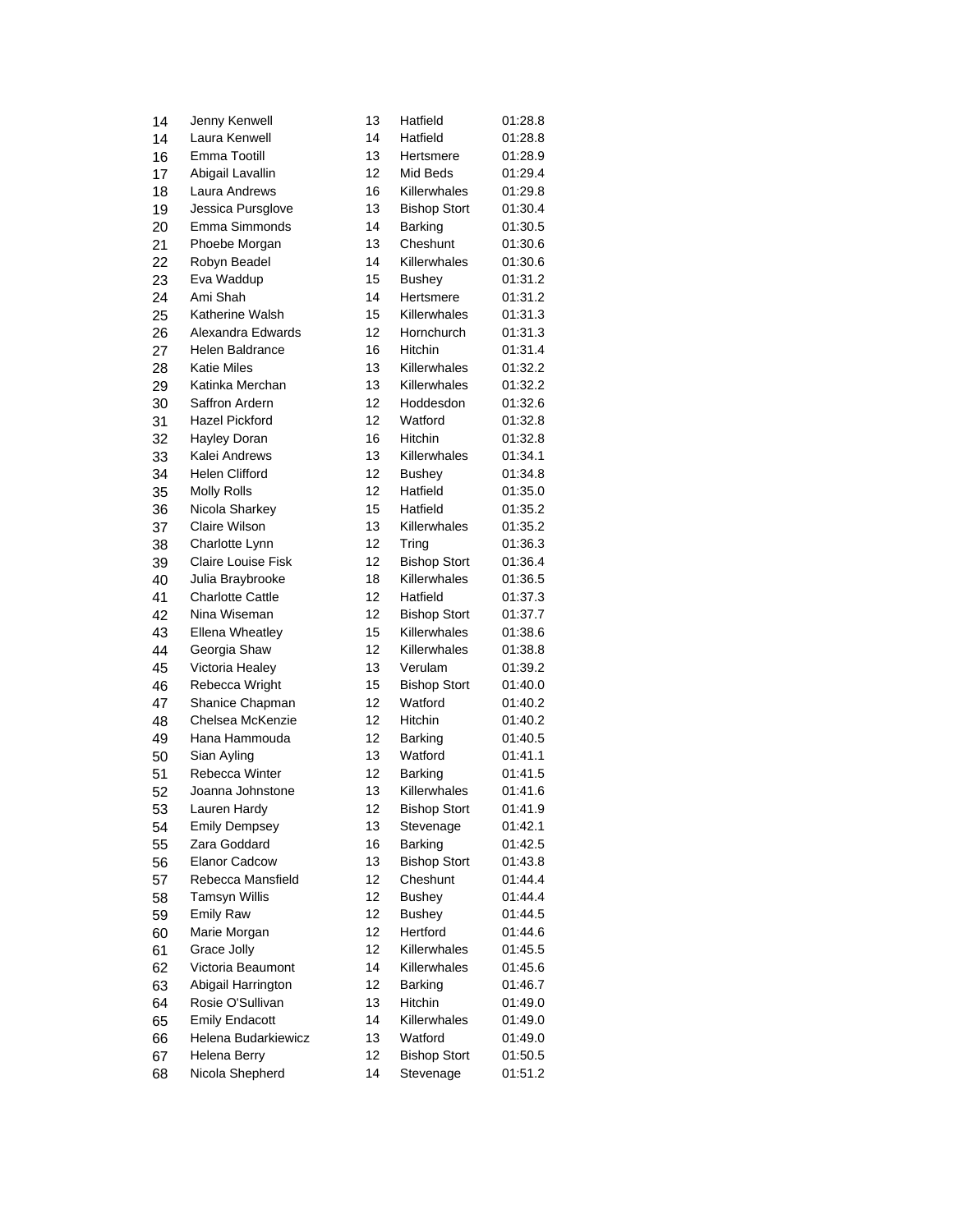| 69 | Chelsea Buchanan       | 12 | Killerwhales | 01:51.6    |       |
|----|------------------------|----|--------------|------------|-------|
| 70 | Emma Lewis             | 12 | Watford      | 01:51.8    |       |
| 71 | Ria Sanders            | 12 | Verulam      | 01:52.2    |       |
| 72 | Hollie Buchanan        | 15 | Killerwhales | 01:53.1    |       |
|    | Susannah Haynes        | 15 | Killerwhales | <b>DNC</b> |       |
|    | Rebecca Allen          | 15 | Hitchin      | <b>DNC</b> |       |
|    | Lauren Simmonds        | 15 | Watford      | <b>DNC</b> |       |
|    | Josie Larkin           | 13 | Killerwhales | DQ         | SA-1L |
|    | <b>Ashleigh Cattle</b> | 12 | Hatfield     | DQ         | SA-1L |
|    | Rachel Green           | 14 | Killerwhales | DQ         | SL-2L |
|    |                        |    |              |            |       |

### **Event 20 Boys 12 Yrs/Over 100m Breaststroke**

## **12 Yrs Age Group**

| Place | Name                   | AaD             | Club                | Time       |       |
|-------|------------------------|-----------------|---------------------|------------|-------|
| 1     | Lewis Clifford-Stephen | 12 <sup>2</sup> | Killerwhales        | 01:23.6    |       |
| 2     | Alex Baker             | 12 <sup>2</sup> | <b>Hitchin</b>      | 01:25.4    |       |
| 3     | David Kelleway         | 12 <sup>2</sup> | Ware                | 01:31.8    |       |
| 4     | Louis Lander-Deacon    | 12 <sup>2</sup> | Hemel Hemp          | 01:34.6    |       |
| 5     | <b>Matthew Barton</b>  | 12              | <b>Bishop Stort</b> | 01:40.4    |       |
| 6     | <b>Christopher Cox</b> | 12              | Hertsmere           | 01:42.0    |       |
| 7     | Joseph Mahon           | 12              | Stevenage           | 01:42.9    |       |
| 8     | Tom Ward               | 12              | Stevenage           | 01:43.4    |       |
| 9     | Michael Walsh          | 12              | Killerwhales        | 01:45.0    |       |
| 10    | Lewis Dighton          | 12              | <b>Hitchin</b>      | 01:46.6    |       |
| 11    | Joe Sisson             | 12              | Killerwhales        | 01:47.4    |       |
| 12    | <b>Daniel Paulett</b>  | 12              | Stevenage           | 01:49.0    |       |
| 13    | Max Robinson           | 12              | Stevenage           | 01:49.0    |       |
|       | Jozef Chapman          | 12              | Teddington          | DNC        |       |
|       | Joseph Whitbread       | 12              | Teddington          | <b>DNC</b> |       |
|       | Paul Spicer            | 12              | Stevenage           | DQ         | SL-1L |
|       | Levi Lucas             | 12              | Hatfield            | DQ         | SL-2L |
|       |                        |                 |                     |            |       |

### **13 Yrs Age Group**

| Name                    | AaD | Club                | Time    |
|-------------------------|-----|---------------------|---------|
| Johnny Congdon          | 13  | Killerwhales        | 01:24.1 |
| James Sutherland        | 13  | Hatfield            | 01:24.2 |
| <b>Robert Baldrance</b> | 13  | <b>Hitchin</b>      | 01:24.3 |
| Craig Ross              | 13  | Ware                | 01:26.3 |
| Ben King                | 13  | Cheshunt            | 01:31.0 |
| Shaun Dempsey           | 13  | Stevenage           | 01:31.5 |
| Lee Parker              | 13  | Killerwhales        | 01:35.0 |
| Thomas Lee              | 13  | <b>Bishop Stort</b> | 01:39.0 |
| Nick Wright             | 13  | <b>Bishop Stort</b> | 01:40.1 |
| Daniel Sharkey          | 13  | Hatfield            | 01:40.9 |
| Oliver Wiseman          | 13  | <b>Bishop Stort</b> | 01:44.2 |
| <b>Alexander Trew</b>   | 13  | Cheshunt            | 01:51.0 |
| <b>Adam Spicer</b>      | 13  | Stevenage           | 01:56.6 |
| David Mills             | 13  | Hornchurch          | DNC     |
|                         |     |                     |         |

| Place | Name | AaD | Club | Time |
|-------|------|-----|------|------|
|-------|------|-----|------|------|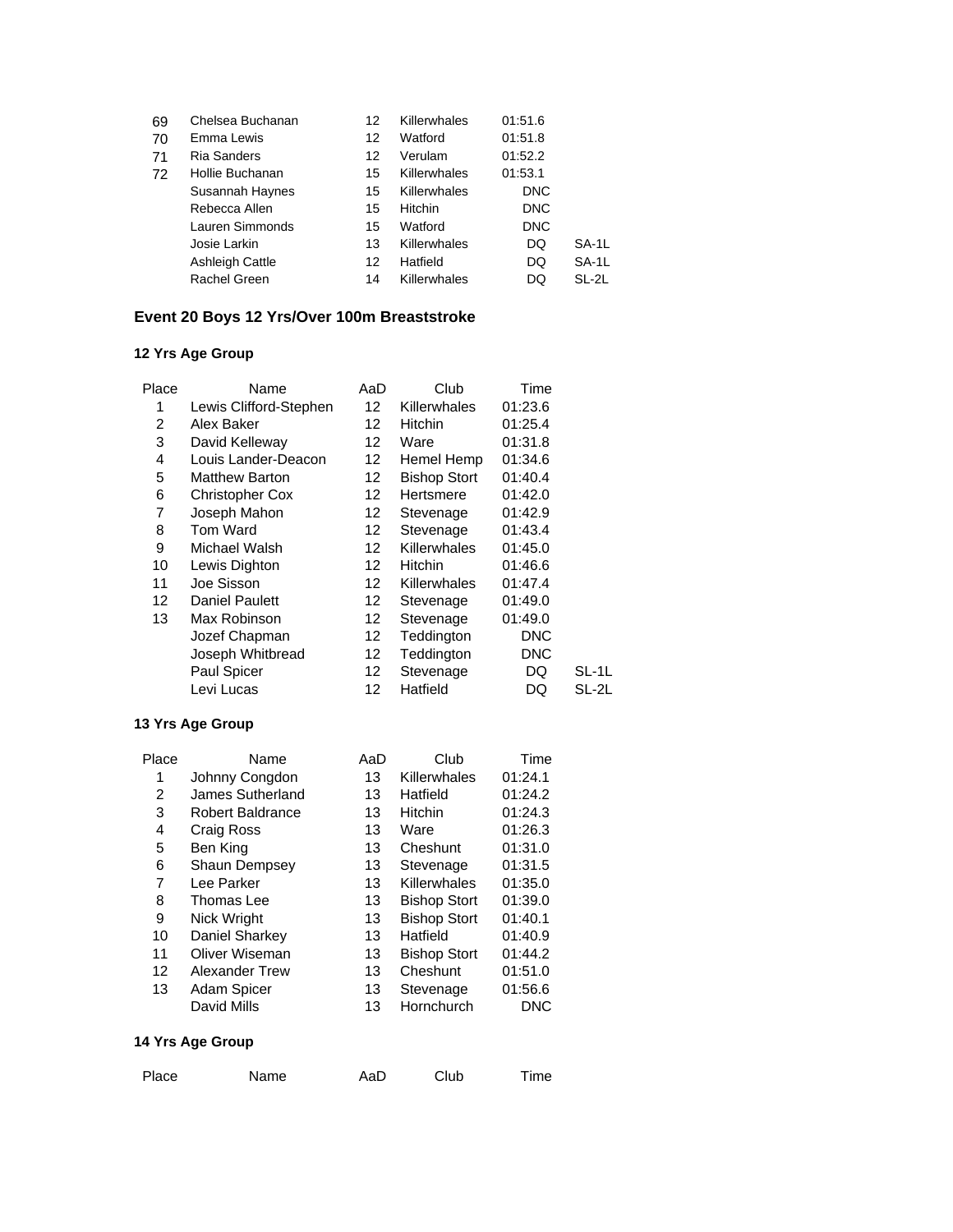| 1 | Dean Smith              | 14 | Killerwhales        | 01:21.2 |
|---|-------------------------|----|---------------------|---------|
| 2 | Tom Bircham             | 14 | Killerwhales        | 01:25.3 |
| 3 | Matthew King            | 14 | Watford             | 01:26.1 |
| 4 | Samuel Colby            | 14 | Cheshunt            | 01:26.8 |
| 5 | <b>Tony Keast</b>       | 14 | Stevenage           | 01:27.7 |
| 6 | Daniel Bleach           | 14 | Killerwhales        | 01:28.9 |
| 7 | <b>Jake Sanders</b>     | 14 | Verulam             | 01:29.1 |
| 8 | <b>Christopher Tate</b> | 14 | Cheshunt            | 01:31.4 |
| 9 | Andrew O'Donovan        | 14 | <b>Bishop Stort</b> | 01:32.0 |

### **15 Yrs/Over Age Group**

| Place | Name                         | AaD | Club           | Time       |
|-------|------------------------------|-----|----------------|------------|
| 1     | <b>Matthew Smith</b>         | 15  | Hornchurch     | 01:11.6    |
| 2     | Daniel Hime                  | 16  | Killerwhales   | 01:11.9    |
| 3     | <b>Martin Jones</b>          | 16  | Cheshunt       | 01:17.7    |
| 4     | <b>Richard Mollov</b>        | 15  | Ware           | 01:19.0    |
| 5     | Daniel Harrington            | 15  | Barking        | 01:19.2    |
| 6     | Jack George                  | 15  | Stevenage      | 01:21.2    |
| 7     | Craig Hurlock                | 15  | Barking        | 01:21.9    |
| 8     | Adam Conway                  | 15  | Killerwhales   | 01:22.1    |
| 9     | <b>Ben Clifford-Stephens</b> | 16  | Killerwhales   | 01:22.6    |
| 10    | <b>Ben Munkley</b>           | 16  | Hertsmere      | 01:23.5    |
| 11    | <b>Mathew Vickers</b>        | 15  | Cheshunt       | 01:24.8    |
| 12    | Michael Rooke                | 15  | <b>Barking</b> | 01:25.1    |
| 13    | James Shelly                 | 15  | Killerwhales   | 01:25.5    |
| 14    | Gavin Johnstone              | 16  | Killerwhales   | 01:26.0    |
| 15    | James Croxon                 | 15  | Killerwhales   | 01:29.1    |
| 16    | Sam Nagel                    | 15  | Killerwhales   | 01:40.5    |
|       | <b>Scott Neal</b>            | 16  | Barking        | <b>DNC</b> |
|       | Simon Northcote              | 17  | Cheshunt       | <b>DNC</b> |
|       |                              |     |                |            |

| Place | Name                         | AaD | Club           | Time    |
|-------|------------------------------|-----|----------------|---------|
| 1     | <b>Matthew Smith</b>         | 15  | Hornchurch     | 01:11.6 |
| 2     | Daniel Hime                  | 16  | Killerwhales   | 01:11.9 |
| 3     | Martin Jones                 | 16  | Cheshunt       | 01:17.7 |
| 4     | <b>Richard Molloy</b>        | 15  | Ware           | 01:19.0 |
| 5     | Daniel Harrington            | 15  | Barking        | 01:19.2 |
| 6     | Jack George                  | 15  | Stevenage      | 01:21.2 |
| 7     | Dean Smith                   | 14  | Killerwhales   | 01:21.2 |
| 8     | Craig Hurlock                | 15  | <b>Barking</b> | 01:21.9 |
| 9     | Adam Conway                  | 15  | Killerwhales   | 01:22.1 |
| 10    | <b>Ben Clifford-Stephens</b> | 16  | Killerwhales   | 01:22.6 |
| 11    | Ben Munkley                  | 16  | Hertsmere      | 01:23.5 |
| 12    | Lewis Clifford-Stephen       | 12. | Killerwhales   | 01:23.6 |
| 13    | Johnny Congdon               | 13  | Killerwhales   | 01:24.1 |
| 14    | James Sutherland             | 13  | Hatfield       | 01:24.2 |
| 15    | <b>Robert Baldrance</b>      | 13  | <b>Hitchin</b> | 01:24.3 |
| 16    | <b>Mathew Vickers</b>        | 15  | Cheshunt       | 01:24.8 |
| 17    | Michael Rooke                | 15  | Barking        | 01:25.1 |
| 18    | Tom Bircham                  | 14  | Killerwhales   | 01:25.3 |
| 19    | Alex Baker                   | 12  | <b>Hitchin</b> | 01:25.4 |
| 20    | <b>James Shelly</b>          | 15  | Killerwhales   | 01:25.5 |